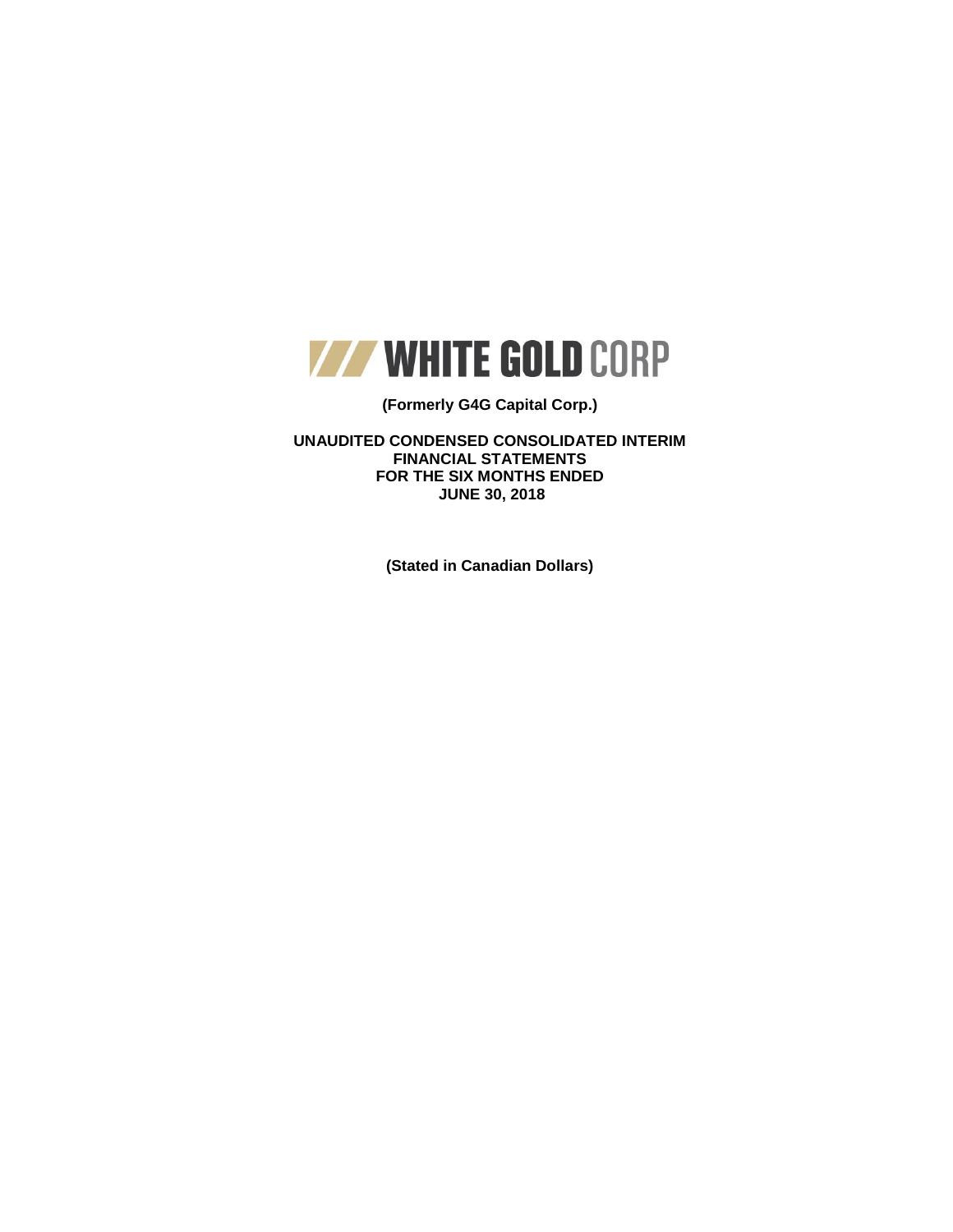## NOTICE OF NO AUDITOR REVIEW OF

### UNAUDITED CONDENSED CONSOLIDATED INTERIM FINANCIAL STATEMENTS

Under National Instrument 51-102, Part 4, subsection 4.3(3) (a), if an auditor has not performed a review of the unaudited condensed consolidated interim financial statements, they must be accompanied by a notice indicating that the financial statements have not been reviewed by an auditor.

The accompanying unaudited condensed consolidated interim financial statements of the Company have been prepared by and are the responsibility of the Company's management.

The Company's independent auditor has not performed a review of these unaudited condensed consolidated interim financial statements in accordance with standards established by the CPA Canada for a review of interim consolidated financial statements by an entity's auditor.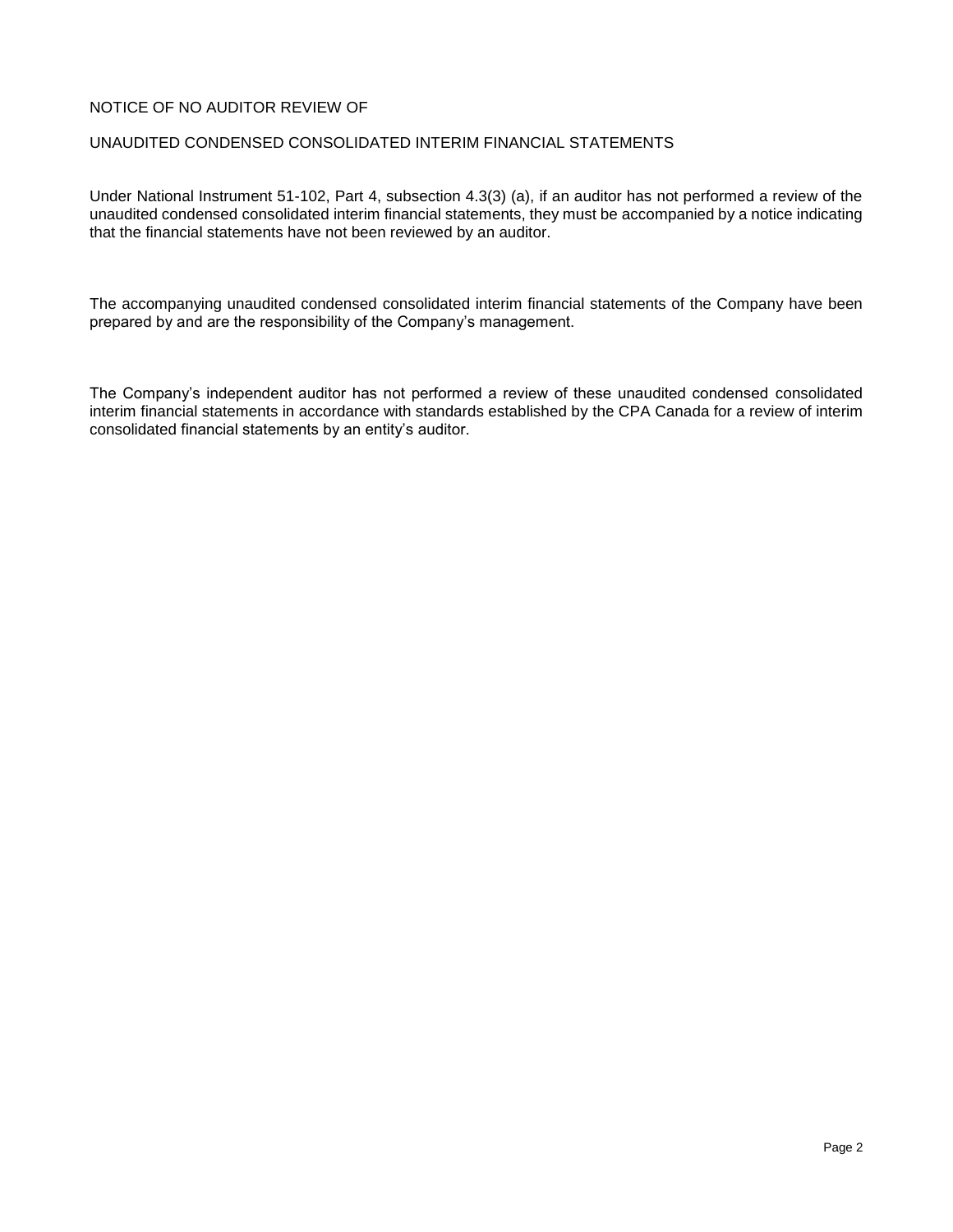# **White Gold Corp. (Formerly G4G Capital Corp.) Condensed Consolidated Statements of Financial Position As at June 30, 2018 and December 31, 2017**

(Stated in Canadian Dollars)

L.

| As at                                            | June 30, 2018 |              | December 31, 2017 |
|--------------------------------------------------|---------------|--------------|-------------------|
| <b>Assets</b>                                    |               |              |                   |
| <b>Current assets</b>                            |               |              |                   |
| Cash & cash equivalents                          | \$            | 5,693,850    | \$<br>11,457,964  |
| Amounts receivable [Note 5]                      |               | 1,088,061    | 855,684           |
| Prepaid expenses                                 |               | 2,384,554    |                   |
|                                                  |               | 9,166,465    | 12,313,648        |
| <b>Non-Current Assets</b>                        |               |              |                   |
| Property bonds [Note 6]                          |               | 20,122       | 20,122            |
| Property, plant & equipment                      |               | 52,932       | 62,272            |
| Exploration and evaluation assets [Note 6]       |               | 79,942,045   | 77,689,056        |
|                                                  |               | 80,015,099   | 77,771,450        |
|                                                  |               |              |                   |
|                                                  | \$            | 89,181,563   | \$<br>90,085,098  |
| <b>Liabilities</b>                               |               |              |                   |
| <b>Current liabilities</b>                       |               |              |                   |
| Accounts payable                                 | \$            | 160,017      | \$<br>193,593     |
| <b>Accrued liabilities</b>                       |               | 5,000        | 29,205            |
| Due to related parties [Note 7]                  |               | 2,025,185    | 2,239,950         |
| Flow-through share premium liability [Note 8]    |               | 52,466       | 314,997           |
|                                                  |               | 2,242,668    | 2,777,745         |
| Non-Current liabilities                          |               |              |                   |
| Contingent liability & advance royalty [Note 10] |               | 7,408,125    | 6,588,016         |
| Deferred income tax liability                    |               | 1,846,479    | 2,216,000         |
|                                                  |               | 11,497,272   | 11,581,761        |
| Shareholders' equity                             |               |              |                   |
| Share capital [Note 8]                           |               | 88,956,233   | 88,879,183        |
| Contributed surplus                              |               | 4,331,499    | 4,227,295         |
| Accumulated deficit                              |               | (15,603,442) | (14,603,141)      |
|                                                  |               | 77,684,291   | 78,503,337        |
|                                                  |               |              |                   |
| <b>Total Liabilities and Equity</b>              | \$            | 89,181,563   | \$<br>90,085,098  |

Approved on behalf of the Board: (*Signed*) *"Maruf Raza" (Signed)* "*David D'Onofrio"* David D'Onofrio, Director

The accompanying notes are an integral part of these financial statements.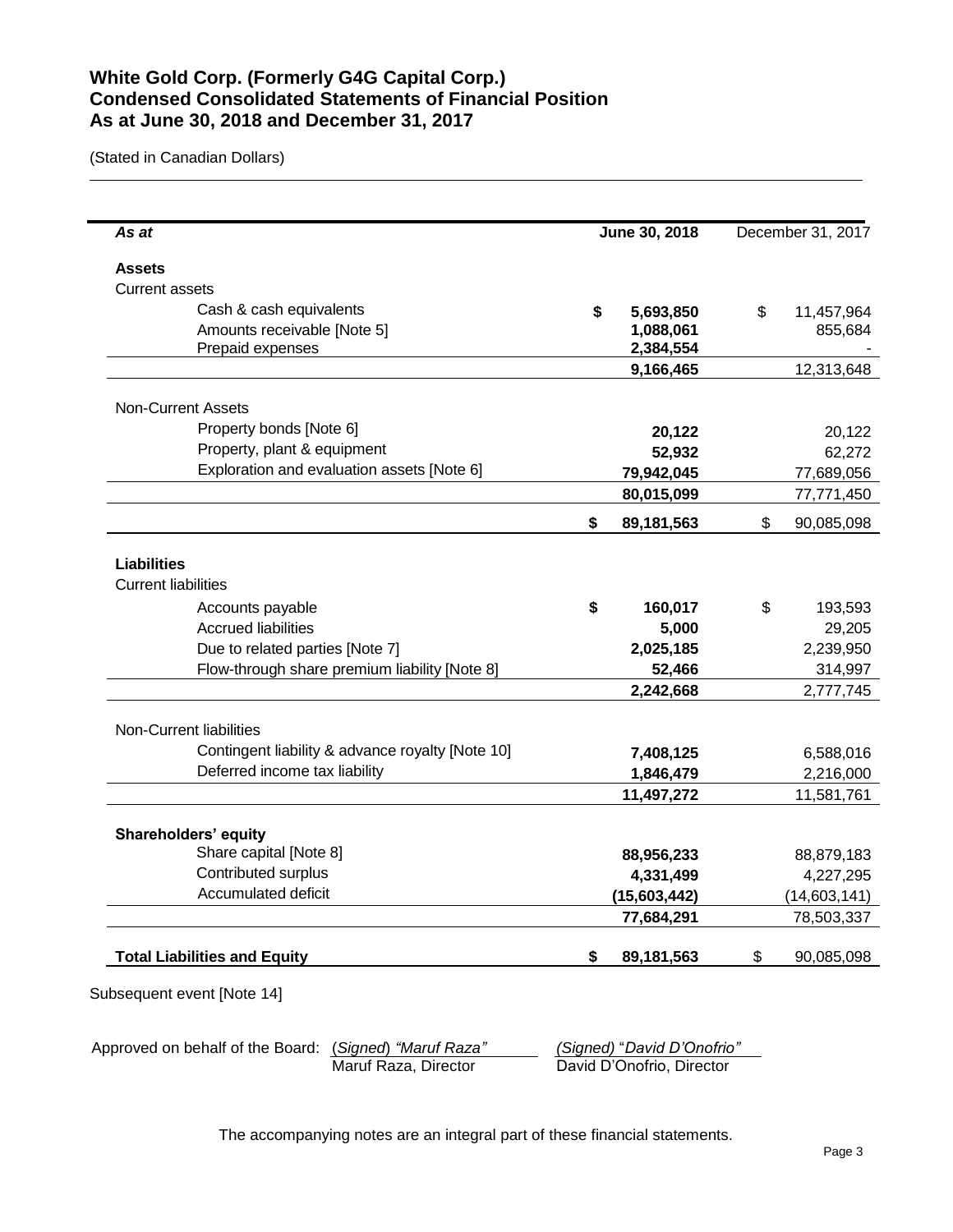# **White Gold Corp. (Formerly G4G Capital Corp.) Condensed Consolidated Statements of Operations and Comprehensive Loss For the three and six months ended June 30, 2018 and 2017**

(Stated in Canadian Dollars)

|                                         |               | Three months ended | <b>Six months ended</b> |               |  |
|-----------------------------------------|---------------|--------------------|-------------------------|---------------|--|
|                                         | June 30, 2018 | June 30, 2017      | June 30, 2018           | June 30, 2017 |  |
| <b>Expenses</b>                         |               |                    |                         |               |  |
| Interest and bank charges               | \$<br>753     | \$<br>196          | \$<br>1,172             | \$<br>324     |  |
| Advance royalty accretion expense       | 25,686        |                    | 25,686                  |               |  |
| Contingent liability accretion expense  | 782,240       |                    | 807,240                 |               |  |
| Consulting fees                         | 38,650        | 180,000            | 99,400                  | 210,000       |  |
| Depreciation                            | 9,341         | 9,341              | 9,341                   | 18,682        |  |
| Salary and wages                        | 101,835       | 36,000             | 199,053                 | 72,000        |  |
| Office and administration               | 125,025       | 76,954             | 208,253                 | 157,244       |  |
| Insurance                               | 2,392         |                    | 20,752                  | 20,730        |  |
| <b>Travel expenses</b>                  | 26,121        | 7,825              | 31,298                  | 11,023        |  |
| Conferences and events                  | 23,114        | 11,776             | 60,172                  | 50,203        |  |
| Professional fees                       | 42,754        | 70,664             | 52,461                  | 80,943        |  |
| Stock based compensation [Note 9]       | 66,581        | 66,581             | 133,162                 | 132,430       |  |
| Transfer agent, regulatory              | 8,830         | 72,694             | 35,418                  | 130,573       |  |
| (Loss) before undernoted items          | (1, 253, 322) | (532, 031)         | (1,683,409)             | (884,152)     |  |
| Interest income                         | 23,393        | 52,899             | 51,057                  | 90,984        |  |
| Income from Flow-through share premium  | 201,014       | 233,333            | 262,531                 | 233,333       |  |
| Deferred income tax recovery            | 369,520       |                    | 369,520                 |               |  |
| Net (loss) and comprehensive (loss) for |               |                    |                         |               |  |
| the period                              | \$(659,395)   | \$(245,799)        | \$(1,000,301)           | \$ (559, 835) |  |
|                                         |               |                    |                         |               |  |
| Basic and diluted (loss) per share      |               |                    |                         |               |  |
| [Note 8]                                | \$<br>(0.01)  | \$<br>(0.00)       | \$<br>(0.01)            | \$<br>(0.01)  |  |
| Weighted average shares outstanding     | 88,407,278    | 65,785,994         | 88,493,180              | 65,785,994    |  |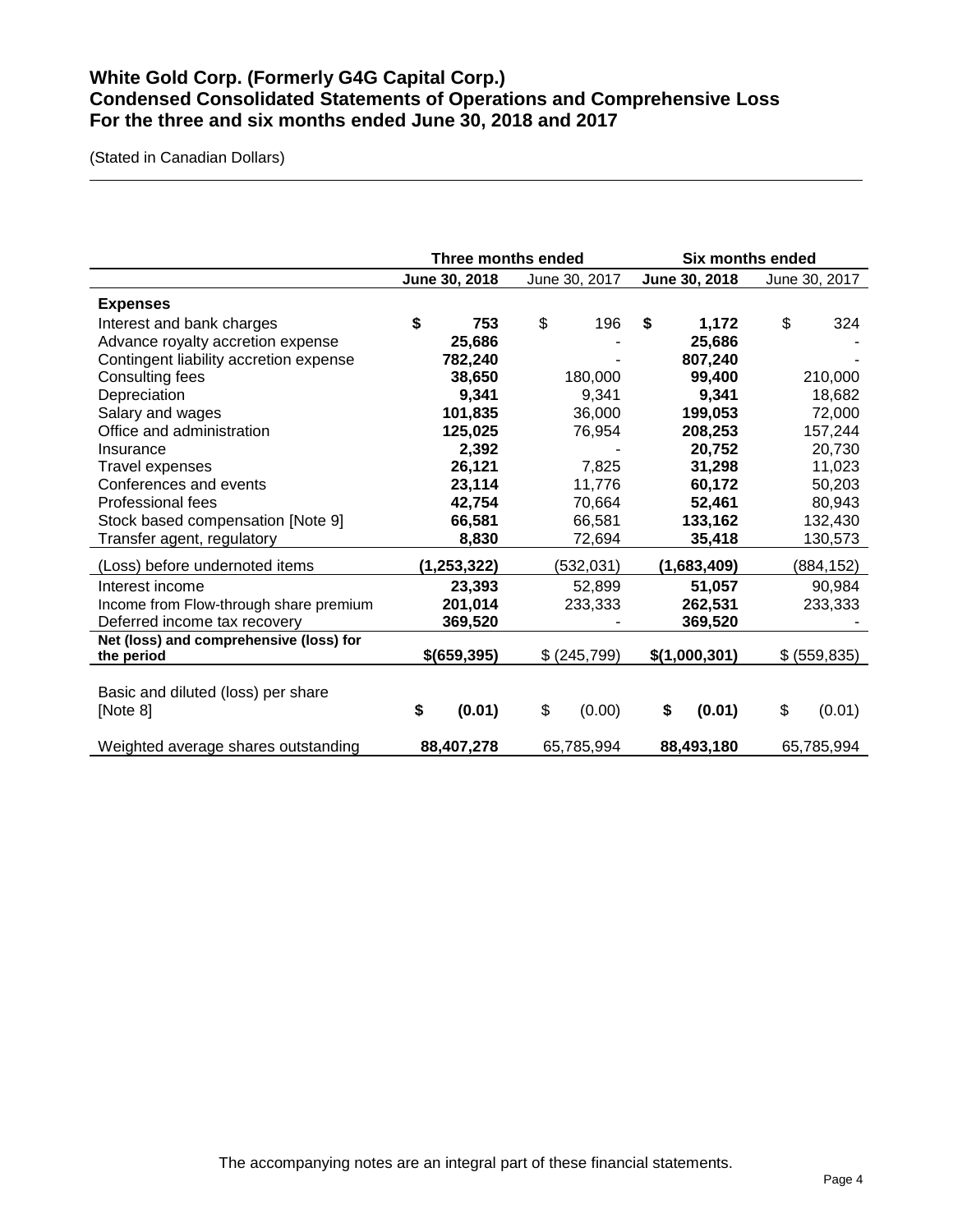# **White Gold Corp. (Formerly G4G Capital Corp.) Condensed Consolidated Statements of Changes in Shareholders' Equity For the six months ended June 30, 2018 and 2017**

(Stated in Canadian Dollars, except number of shares)

|                                        |            | Share         | Contributed |                |                     |
|----------------------------------------|------------|---------------|-------------|----------------|---------------------|
|                                        | Number of  | Capital       | Surplus     | Deficit        | <b>Total Equity</b> |
|                                        | shares     | \$            |             | \$             | S                   |
| <b>Balance at January 1, 2018</b>      | 88,390,611 | 88,879,183    | 4,227,295   | (14,603,141)   | 78,503,337          |
| Shares issued (warrants exercised)     | 178,125    | 77,050        | (28, 957)   |                | 48,093              |
| Stock based compensation               |            |               | 133,162     |                | 133,162             |
| Net loss for the period                |            |               |             | (1,000,301)    | (1,000,301)         |
| Balance at June 30, 2018               | 88,568,736 | 88,956,233    | 4,331,500   | (15,603,442)   | 77,684,291          |
|                                        |            |               |             |                |                     |
|                                        |            |               |             |                |                     |
| Balance at January 1, 2017             | 60,725,986 | 35,492,169    | 3,653,148   | (11, 333, 298) | 27,812,019          |
| Private placement (March 21)           | 5,555,500  | 9,999,900     |             |                | 9,999,900           |
|                                        |            |               |             |                |                     |
| Private placement (June 14)            | 4,356,000  | 8,755,560     |             |                | 8,755,560           |
| Shares issued (property acquisition)   | 17,500,000 | 35,175,000    |             |                | 35,175,000          |
| Fair value of agent warrants           |            |               | 325,506     |                | 325,506             |
| Share issuance costs                   |            | (1,037,813)   |             |                | (1,037,813)         |
| Flow-through share premium liabilities |            | (1, 166, 655) |             |                | (1, 166, 655)       |
| Stock based compensation               |            |               | 132,430     |                | 132,430             |
| Net loss for the period                |            |               |             | (599,835)      | (599,835)           |
| Balance at June 30, 2017               | 88,137,486 | 87,218,161    | 4,111,084   | (11,933,133)   | 79,396,112          |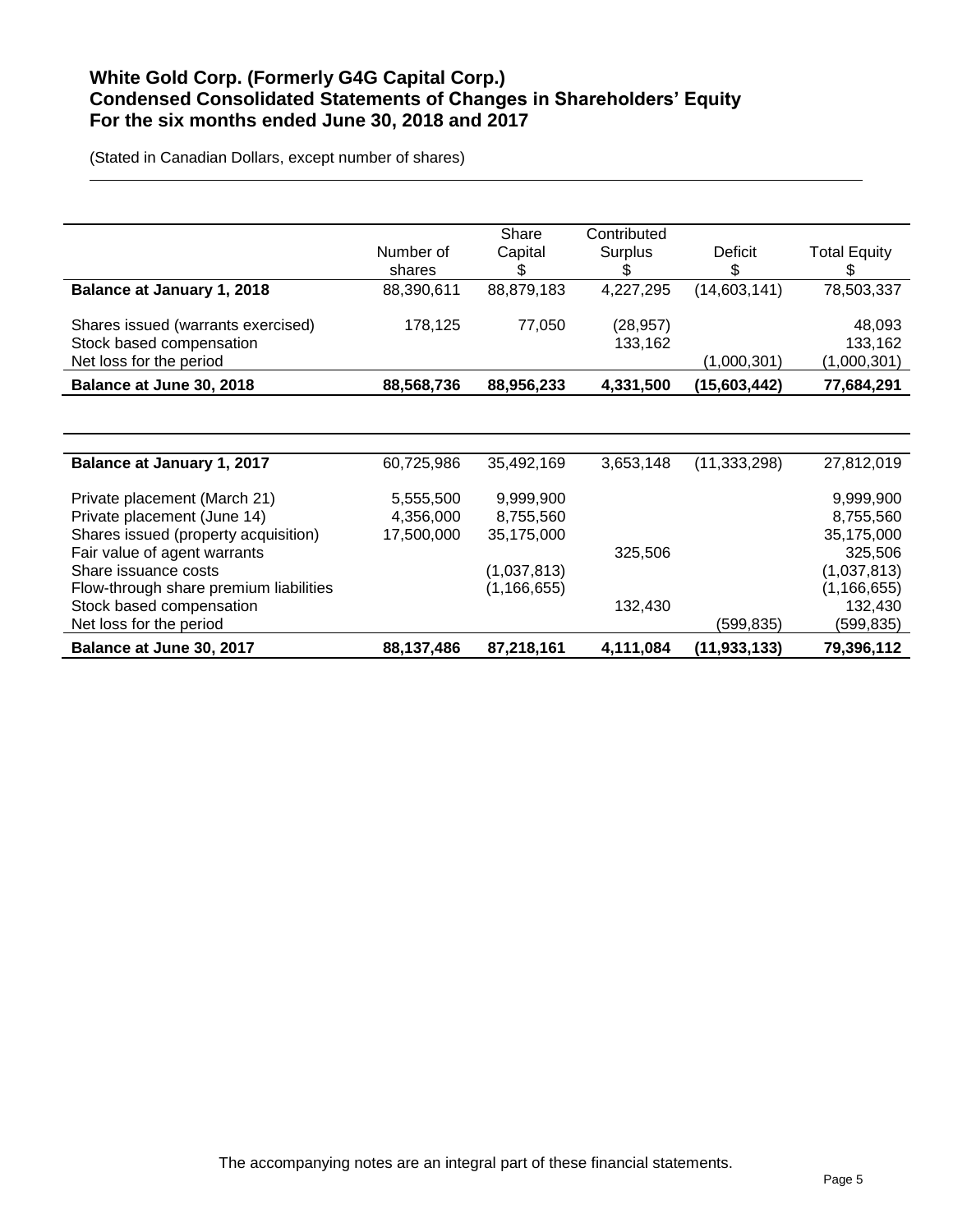# **White Gold Corp. (Formerly G4G Capital Corp.) Condensed Consolidated Statements of Cash Flows For the six months ended June 30, 2018 and 2017**

(Stated in Canadian Dollars)

| <b>Operating activities</b>                        | <b>Six Months Ended</b><br>June 30, 2018 | <b>Six Months Ended</b><br>June 30, 2017 |
|----------------------------------------------------|------------------------------------------|------------------------------------------|
| Net loss for the period                            | (1,000,301)                              | (559, 835)                               |
| Items not involving cash                           |                                          |                                          |
| Depreciation                                       | 9,340                                    |                                          |
| Stock based compensation                           | 133,161                                  | 132,430                                  |
| Accretion expense                                  | 832,925                                  |                                          |
| Other Income (Flow-through premium)                | (262, 531)                               | (233, 333)                               |
| Deferred income tax recovery                       | (369, 520)                               |                                          |
|                                                    | (656, 924)                               | (660, 738)                               |
| Change in non-cash components of working capital   |                                          |                                          |
| Amounts receivables                                | (232, 378)                               | (231, 142)                               |
| Prepaid expenses                                   | (2, 384, 553)                            |                                          |
| Accounts payable and accrued liabilities           | (57, 782)                                | 1,766,827                                |
| Due to related parties                             | (227, 583)                               |                                          |
| Cash used in operating activities                  | (3,559,216)                              | 874,947                                  |
|                                                    |                                          |                                          |
| <b>Investing activities</b>                        |                                          |                                          |
| Exploration and evaluation assets                  | (2,252,989)                              | (14, 174, 688)                           |
| Cash used in investing activities                  | (2, 252, 989)                            | (14, 174, 688)                           |
| <b>Financing activities</b>                        |                                          |                                          |
| Net proceed from exercise of warrants              | 48,093                                   |                                          |
| Net proceeds from private placement                |                                          | 18,043,153                               |
| Cash provided by financing activities              | 48,093                                   | 18,043,153                               |
|                                                    |                                          |                                          |
| Increase (decrease) in cash and cash equivalents   | (5,764,113)                              | 4,743,412                                |
| Cash and cash equivalents- Beginning of the period | 11,457,963                               | 16,703,410                               |
| Cash and cash equivalents - End of the period      | 5,693,850                                | 21,446,822                               |
| Interest paid                                      |                                          |                                          |
| Income tax paid                                    |                                          |                                          |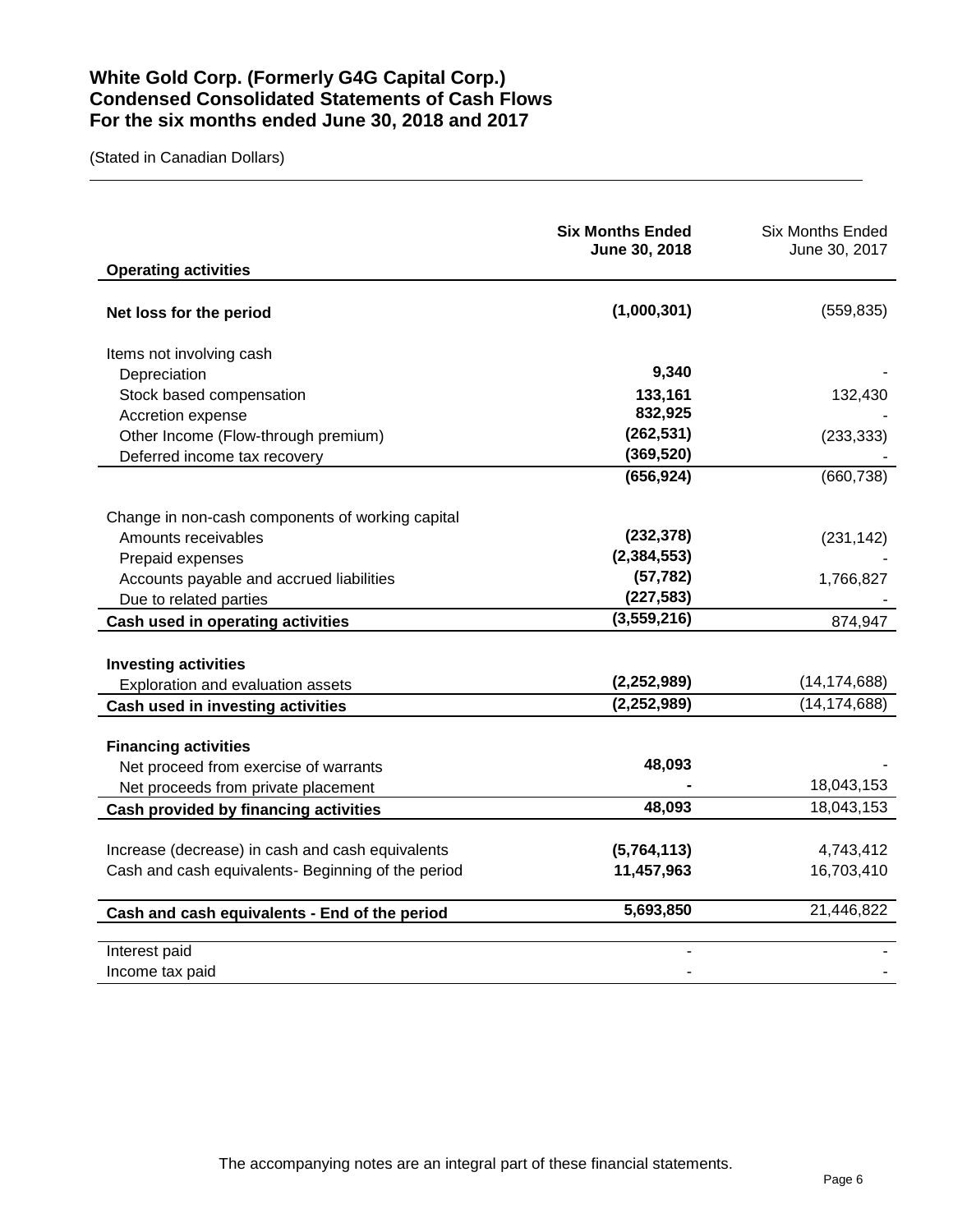(Stated in Canadian Dollars)

### **1. Nature of operations**

The Company was incorporated on March 26, 1987 under the provisions of the Company Act of British Columbia and was transitioned to the Business Corporations Act (British Columbia) on September 30, 2005. The Company changed its name to "G4G Capital Corp." on January 23, 2015 and the common shares (the "Common Shares") were traded on the TSX Venture Exchange (the "TSXV") under its symbol "GGC". The Company is classified as a 'Junior Natural Resource-Mining' company.

The Company then changed its name to "White Gold Corp." on December 19, 2016 and in connection with its rebranding, the Company registered to continue its corporate existence in the Province of Ontario. The Company's head office is located at 82 Richmond Street East, Toronto, Ontario, Canada and the common shares of the Company (the "Common Shares") are listed on the TSX Venture Exchange (the "TSXV") under the symbol "WGO".

White Gold Corp. is in the business of acquiring and exploring mineral properties. As of December 31, 2017, the Company owned several properties in the Yukon's White Gold District in Canada (the "White Gold District"). The properties range from grass roots to more advanced exploration projects and the Company is continuing with exploration activities on its properties.

There has been no determination whether properties held contain mineral resources or mineral reserves that are economically recoverable. The recoverability of valuations assigned to mineral properties is dependent upon the discovery of economically recoverable mineral resources and mineral reserves, confirmation of the Company's interest in the properties, the ability to obtain the necessary financing to complete development, and future profitable production or proceeds from disposition.

The unaudited condensed consolidated interim financial statements were approved by the Board of Directors on August 29, 2018.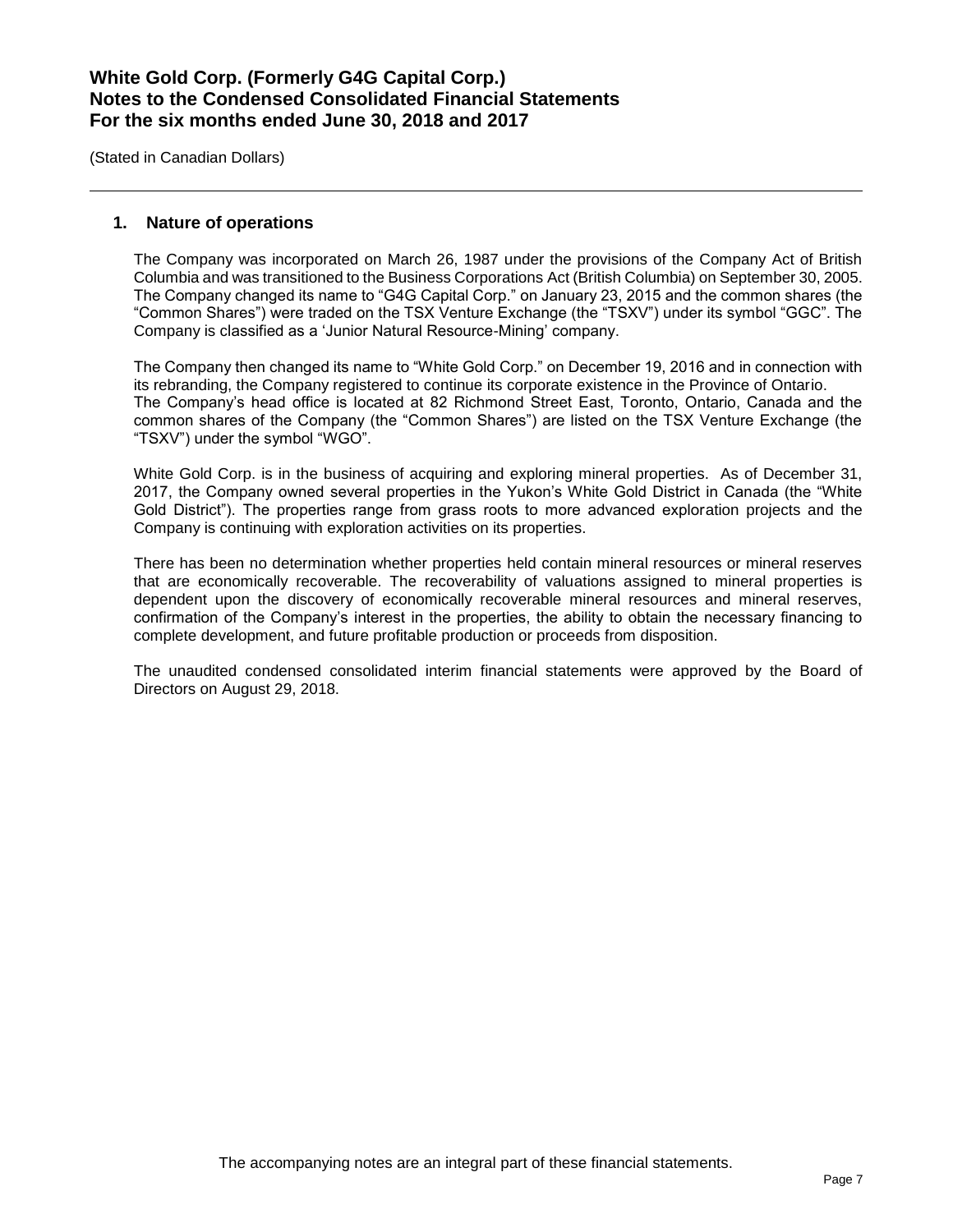(Stated in Canadian Dollars)

## **2. Basis of Presentation**

## Statement of Compliance

These condensed consolidated interim financial statements, including comparatives, have been prepared in accordance with interim standards under the International Financial Reporting Standards ("IFRS") as issued by the International Accounting Standards Board ("IASB"), Interpretations of the IFRS Interpretations Committee ("IFRIC") and comply with International Accounting Standard ("IAS") 34, Interim Financial Reporting. Accordingly, they do not include all of the information required for full annual financial statements.

#### Basis of Measurement

These consolidated financial statements have been prepared on a historical cost basis, except for financial instruments classified as financial instruments at fair value through profit and loss, which are stated at their fair value. In addition, these consolidated interim financial statements have been prepared using the accrual basis of accounting except for cash flow information.

#### Principles of Consolidation

These consolidated financial statements include the accounts of the Company and its wholly-owned subsidiaries 0184117 BC Ltd. and Selene Holdings Limited Partnership. All inter-company transactions and balances have been eliminated upon consolidation.

#### Use of Estimates

The preparation of consolidated financial statements in conformity with IFRS requires management to make estimates and assumptions which affect the reported amount of the Company's assets, liabilities, expenses, and related disclosures. Assumptions and estimates are based on historical experience, expectations, current trends and other factors that management believes to be relevant at the time at which the Company's consolidated financial statements are prepared.

Management reviews, on a regular basis, the Company's accounting policies, assumptions, estimates and judgements in order to ensure that consolidated financial statements are presented fairly and in accordance with IFRS.

Critical accounting estimates are those that have a significant risk of causing material adjustments and are often applied to matters or outcomes that are inherently uncertain and subject to change. As such, management cautions that future events often vary from forecasts and expectations and that estimates routinely require adjustments. Estimates and assumptions where there is significant risk of material adjustments to assets and liabilities in future accounting periods include the useful lives of equipment, the recoverability of the carrying value of exploration and evaluation assets, the recognition and valuation of provisions for restoration and environmental liabilities, and the recoverability and measurement of deferred tax assets and liabilities. Actual results may differ from those estimates and assumptions.

#### Use of Judgments

The preparation of consolidated financial statements in accordance with IFRS requires management to make judgments, apart from those involving estimates, in applying accounting policies. The most significant judgments applying to the Company's consolidated financial statements include the assumption regarding economic recoverability and probability of future economic benefits of exploration and evaluation expenditures.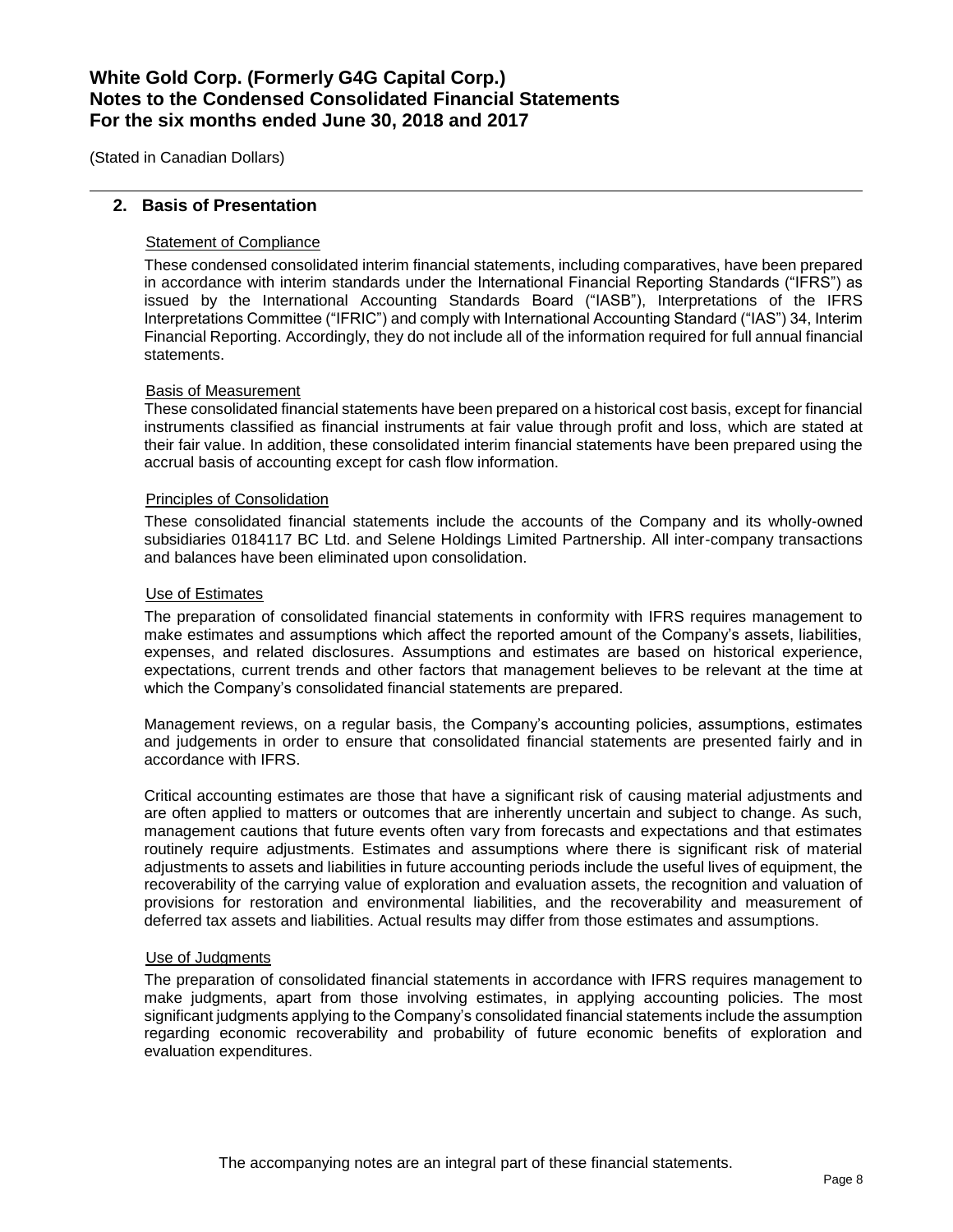(Stated in Canadian Dollars)

## **3. Significant Accounting Policies**

### Cash and Cash Equivalents

The Company considers all highly liquid instruments with maturity of three months or less at the time of issuance, to be cash equivalents.

Financial Instruments *See Note 4. IFRS Accounting Pronouncements.*

### Exploration and Evaluation of Assets

All costs related to the acquisition, exploration and development of mineral properties are capitalized by property. If economically recoverable ore reserves are developed, capitalized costs of the related property are reclassified as mining assets and amortized using the unit of production method. When a property is abandoned, all related costs are written off in the statement of operations. Interest on borrowings incurred to finance mining assets is capitalized until the asset is capable of carrying out its intended use.

A mineral property is reviewed for impairment at each financial statement date or whenever events or changes in circumstances indicate that its carrying amount may not be recoverable. If, after management review, it is determined that the carrying amount of a mineral property is impaired, that property is written down to its estimated net realizable value.

From time to time the Company may acquire or dispose of a mineral property pursuant to the terms of an option agreement. As the options are exercisable entirely at the discretion of the optionee, the amounts payable or receivable have not been recorded. Option payments are capitalized as property costs or recorded as recoveries when the payments are made or received.

The amounts shown for mineral properties do not necessarily represent present or future values. Their recoverability is dependent upon the discovery of economically recoverable reserves, the ability of the Company to obtain the necessary financing and permitting to complete the development and future profitable production or proceeds from the disposition thereof.

#### Site Rehabilitation Obligations

Site rehabilitation obligations are recognized when a legal or constructive obligation arises. The liability is recognized at the present value of management's best estimate of the site rehabilitation obligation. The estimate is discounted to the present value using a discount rate specific to the obligation. When the liability is initially recorded, the Company capitalizes the cost by increasing the carrying amount of the related long-lived assets. The liability is accreted to its present value at each reporting period, and the capitalized cost is amortized on the same basis as the related asset. Upon settlement of the liability, the Company may incur a gain or loss.

At present, the Company has determined that given the early stage of exploration on its mineral properties, it has no reclamation costs and therefore no provision for site rehabilitation has been made.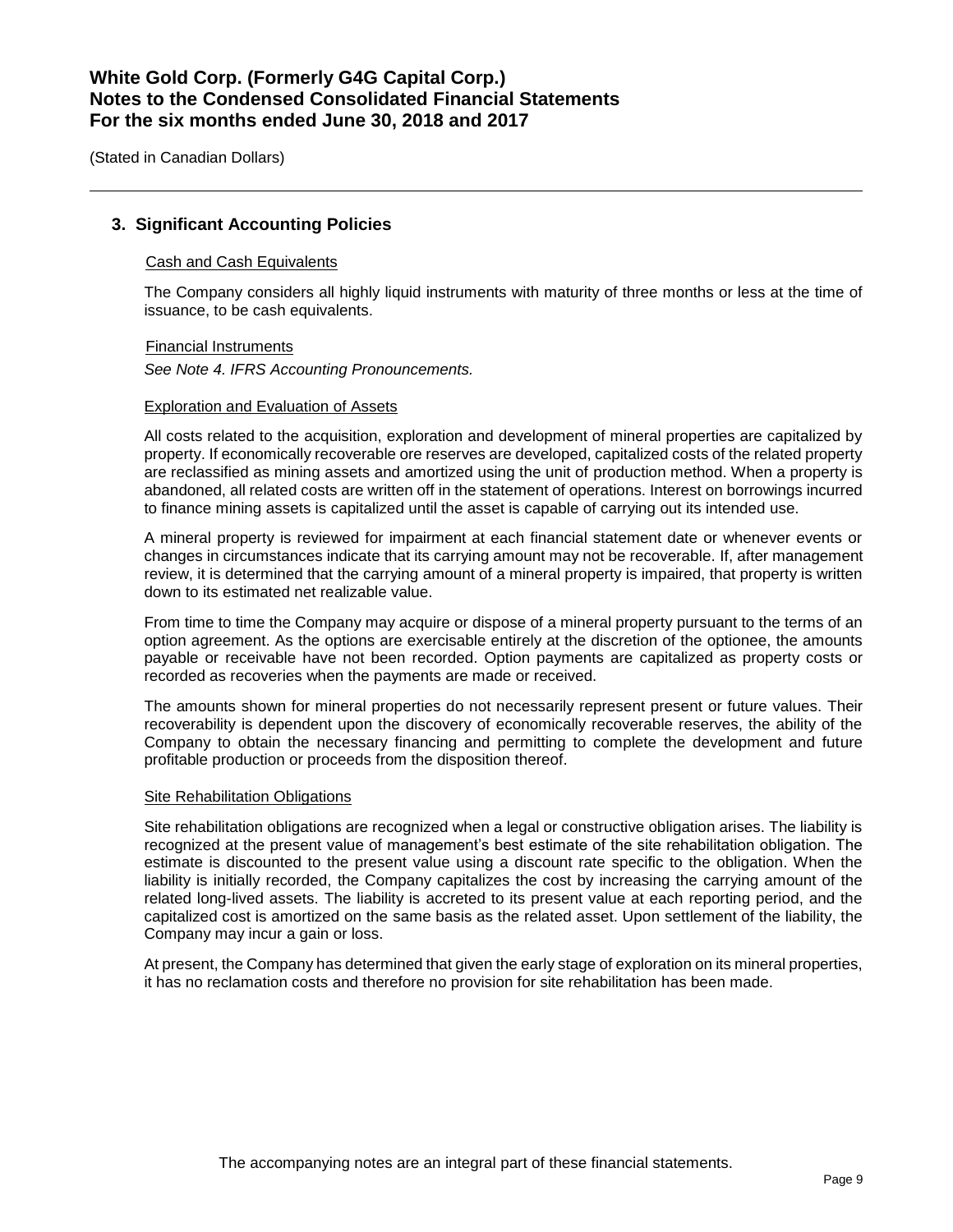(Stated in Canadian Dollars)

## **3. Significant Accounting Policies (continued)**

#### Impairment of Long-Lived Assets

Property, equipment and mineral properties are reviewed for possible impairment whenever events or changes in circumstances indicate that the carrying amount of an asset may not be recoverable. If any indication of impairment exists, an estimate of the asset's recoverable amount is calculated. The recoverable amount is determined as the higher of the fair value less direct costs to sell, and the asset's value in use (being the present value of the expected future cash flows of the asset). An impairment loss is recognized in the statement of operations for the amount by which the carrying amount exceeds its recoverable amount.

#### Foreign Currency Translation

The Company's functional and presentation currency is the Canadian dollar. The accounts recorded in foreign currencies have been translated into Canadian dollars on the following basis:

(a) monetary assets and liabilities at the rate of exchange in effect at the balance sheet date;

(b) non-monetary assets and liabilities at the rates of exchange in effect on the respective dates of transactions; and

(c) revenue and expenses at the exchange rates prevailing on the date of the transaction.

Gains and losses on translation are included in income or expense in the period in which they occur.

#### Share-based Payments

The Company uses a fair value-based method of accounting for stock warrants and options to employees, including directors, officers and consultants. The fair value is determined using the Black-Scholes Option Pricing Model on the date of grant, with assumptions for risk-free interest rate, volatility, expected forfeiture and life of the options or warrants. The cost is measured at the date of grant and each tranche is recognized on a graded-vesting basis over the applicable vesting period as an increase in share-based payments expense and the contributed surplus reserves account. On the exercise of the stock options, the proceeds received by the Company, together with the respective amount from the contributed surplus reserves, are credited to share capital.

#### Flow-through shares

Canadian tax legislation permits a company to issue securities referred to as flow-through shares whereby the Company assigns the tax deductions arising from the related resource expenditures to the shareholders. Any premium received by the Company on the issuance of flow-through shares is initially recorded as a liability ("Flow-through tax liability'). Renouncement is retrospective and the view is that the obligation is fulfilled when eligible expenditures are incurred.

#### Income Taxes

#### *Current income tax*:

Current income tax assets and liabilities for the current period are measured at the amount expected to be recovered from or paid to the taxation authorities. The tax rates and tax laws used to compute the amount are those that are enacted or substantively enacted, at the reporting date, in the country where the Company operates and generates taxable income.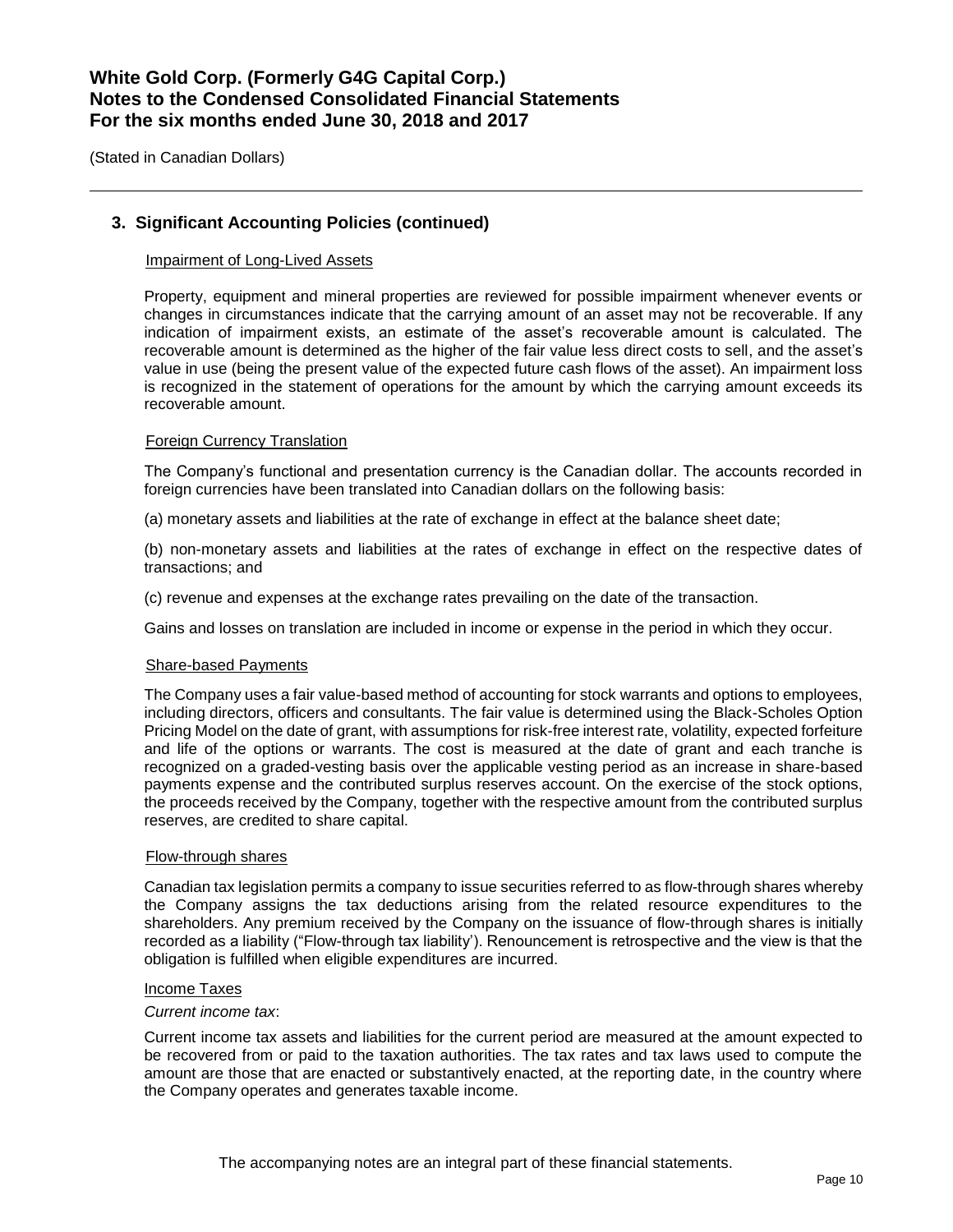(Stated in Canadian Dollars)

## **3. Significant Accounting Policies (continued)**

Current income tax relating to items recognized directly in other comprehensive income or equity is not recognized in profit or loss. Management periodically evaluates positions taken in the tax returns with respect to situations in which applicable tax regulations are subject to interpretation and establishes provisions where appropriate.

#### *Deferred income tax:*

Deferred income tax is recognized, using the asset and liability method, on temporary differences at the reporting date arising between the tax bases of assets and liabilities and their carrying amounts for financial reporting purposes.

The carrying amount of deferred income tax assets is reviewed at the end of each reporting period and recognized only to the extent that it is probable that sufficient taxable profit will be available to allow all or part of the deferred income tax asset to be utilized.

Deferred income tax assets and liabilities are measured at the tax rates that are expected to apply to the year when the asset is realized or the liability is settled, based on tax rates (and tax laws) that have been enacted or substantively enacted by the end of the reporting period.

Deferred income tax assets and deferred income tax liabilities are offset, if a legally enforceable right exists to offset current tax assets against current income tax liabilities, and the deferred income taxes relate to the same taxable entity and the same taxation authority.

## **4. IFRS accounting pronouncements**

Accounting standards effective for the first time

#### **(a) IFRS 15, Revenue from Contracts with Customers**

IFRS 15, Revenue from Contracts with Customers ("IFRS 15") was adopted effective for annual periods beginning on or after January 1, 2018. Given that the Company does not have revenue from contracts with customers, there is currently no material impact from adoption of the standard.

## **(b) IFRS 9, Financial Instruments**

Effective January 1, 2018, the Company adopted IFRS 9, Financial Instruments ("IFRS 9"). In July 2014, the IASB issued the final publication of the IFRS 9 standard, which supersedes lAS 39, Financial Instruments: Recognition and Measurement ("lAS 39"). IFRS 9 includes revised guidance on the classification and measurement of financial instruments, new guidance for measuring impairment on financial assets, and new hedge accounting guidance.

The Company has adopted IFRS 9 on a retrospective basis, and noted no material impact on the carrying value of any financial asset or liability on the transition date.

As a result of the adoption of IFRS 9, the Company's accounting policy for financial instruments has been updated to: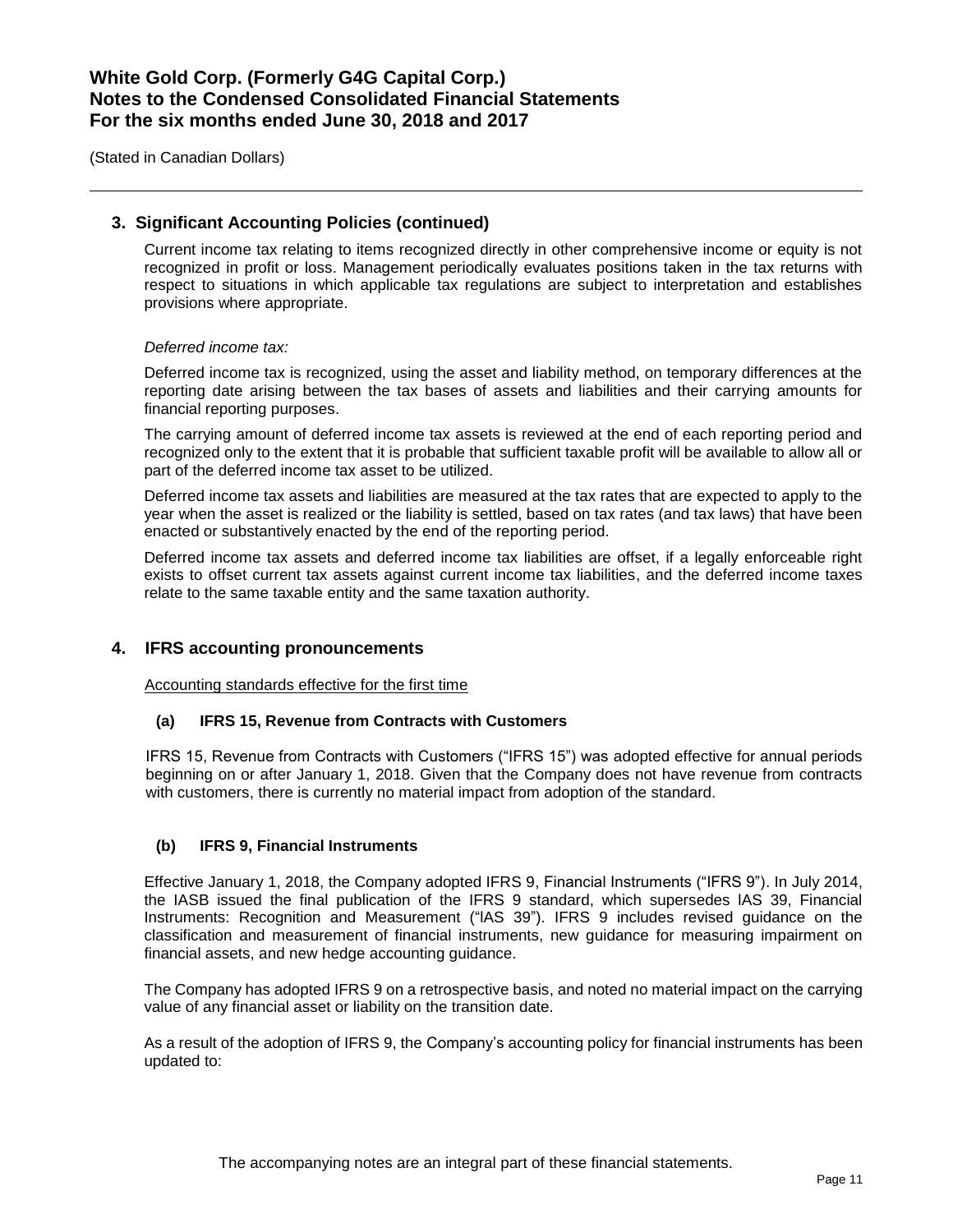(Stated in Canadian Dollars)

## **4. IFRS accounting pronouncements (continued)**

### **(b) IFRS 9, Financial Instruments (continued)**

#### *Financial assets*

Financial assets are classified and measured based on the business model in which they are held and the characteristics of their contractual cash flows. IFRS 9 contains the primary measurement categories for financial assets: measured at amortized cost, fair value through other comprehensive income (FVTOCI) and fair value through profit and loss (FVTPL). The Company determines the classification of its financial assets at initial recognition.

#### *i. Fair value through profit or loss ("FVTPL")*

Financial assets are classified as fair value through profit or loss if they do not meet the criteria of amortized cost, or fair value through other comprehensive income.

The Company's cash & cash equivalents and property bonds in the form of GICs are classified as FVTPL.

#### *ii. Amortized cost*

Financial assets are classified as amortized cost if the financial assets are not classified at FVTPL, and both of the following criteria are met: 1) the object of the Company's business model for these financial assets is to collect their contractual cash flows; and 2) the asset's contractual cash flows represent solely payments of principal and interest. Financial assets at amortized cost are initially recognized at the amount expected to be received, net of any transaction costs incurred. The Company recognizes a loss allowance for expected credit losses when applicable, based upon management's judgment.

The Company's amounts receivable meets the criteria above and are classified at amortized cost.

#### *Financial liabilities*

Financial liabilities are classified as either: fair value through profit or loss, or amortized cost. The Company determines the classification of its financial liabilities at initial recognition.

#### *i. Amortized cost*

Financial liabilities are measured at amortized cost unless they fall into one of the following categories: the instruments are required to be classified as FVTPL, the Company has opted them to be classified as FVTPL. Financial liabilities classified at amortized cost are recognized at the amount required to be paid, with an appropriate provision recognized when applicable, based upon management's judgment.

The Company's accounts payable, accrued liabilities and due to related parties are classified at amortized cost.

#### *ii. Fair value through profit or loss ("FVTPL")*

Financial liabilities are classified as fair value through profit or loss if they are derivatives or cannot be classified as amortized cost. The Company currently does not have any derivatives. Any gains or losses on financial liabilities classified at FVTPL are recognized in the consolidated statement of operations in the period in which the arise.

The Company's contingent liability and advance royalty are classified as FVTPL.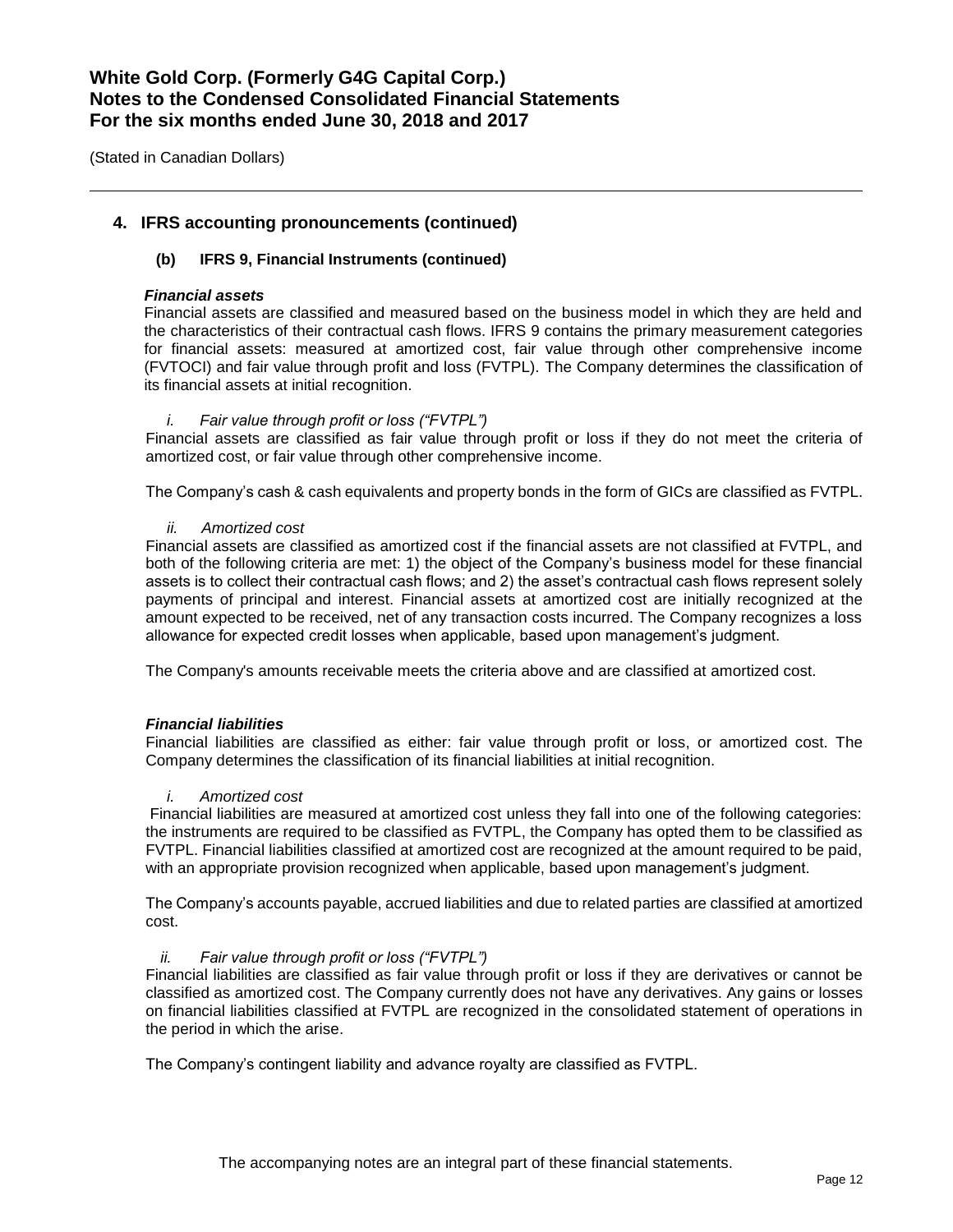(Stated in Canadian Dollars)

## **4. IFRS accounting pronouncements (continued)**

#### *Transaction costs*

Transaction costs associated with financial instruments classified as FVTPL, are expensed as incurred, while transaction costs associated with all classifications of financial instruments are included in the initial carrying value of the asset or liability.

#### *Initial recognition*

Financial assets and liabilities are recognized when the Company becomes a party to the contractual provisions of the instrument. Financial liabilities are classified as current liabilities if payment is due within 12 months, otherwise they are presented as non-current liabilities.

#### *Subsequent measurement*

Instruments classified as amortized cost are measured using the effective interest rate method. Instruments classified as FVTPL and FVOCI are measured at fair value with any changes in their fair values recognized in the period in which they arise, in the consolidated statement of operations or other comprehensive income respectively.

#### *Derecognition*

Financial assets are derecognized when the rights to receive cash flows from the assets have expired or have been transferred and the Company has transferred substantially all risks and rewards of ownership. Financial liabilities are derecognized only when its obligations are discharged, cancelled, or expired. The difference between the carrying amount of the financial instrument at the time of derecognition and the consideration paid and payable, including any non-cash assets transferred or liabilities assumed, is recognized in the consolidated statement of operations.

#### *Expected Credit Loss Impairment*

IFRS 9 introduces a single expected credit loss impairment model, which is based on any changes occurring in credit quality of the instrument to date, since initial recognition. The carrying amount of a financial asset is written off (either partially or in full) to the extent that there is no realistic prospect of recovery. This is generally the case when the Company determines that the debtor does not have assets or sources of income that could generate sufficient cash flows to repay the amounts subject to the writeoff.

The adoption of the expected credit loss impairment model has had no material impact on the Company's consolidated financial statements.

#### Accounting standards issued but not effective

#### **(a) IFRS 16, Leases**

In January 2016 the International Accounting Standards Board issued IFRS 16, Leases, which specifies how to recognize, measure, present and disclose leases. The standard provides a single lessee accounting model, requiring lessees to recognize assets and liabilities for all leases unless the lease term is 12 months or less or the underlying asset has a low value. Consistent with its predecessor, IAS 17 the new lease standard continues to require lessors to classify leases as operating or finance. IFRS 16 is to be applied retrospectively for annual periods beginning on or after January 1, 2019. As the Company currently has limited exposure to leases, there is currently no material impact expected from the future adoption of the standard.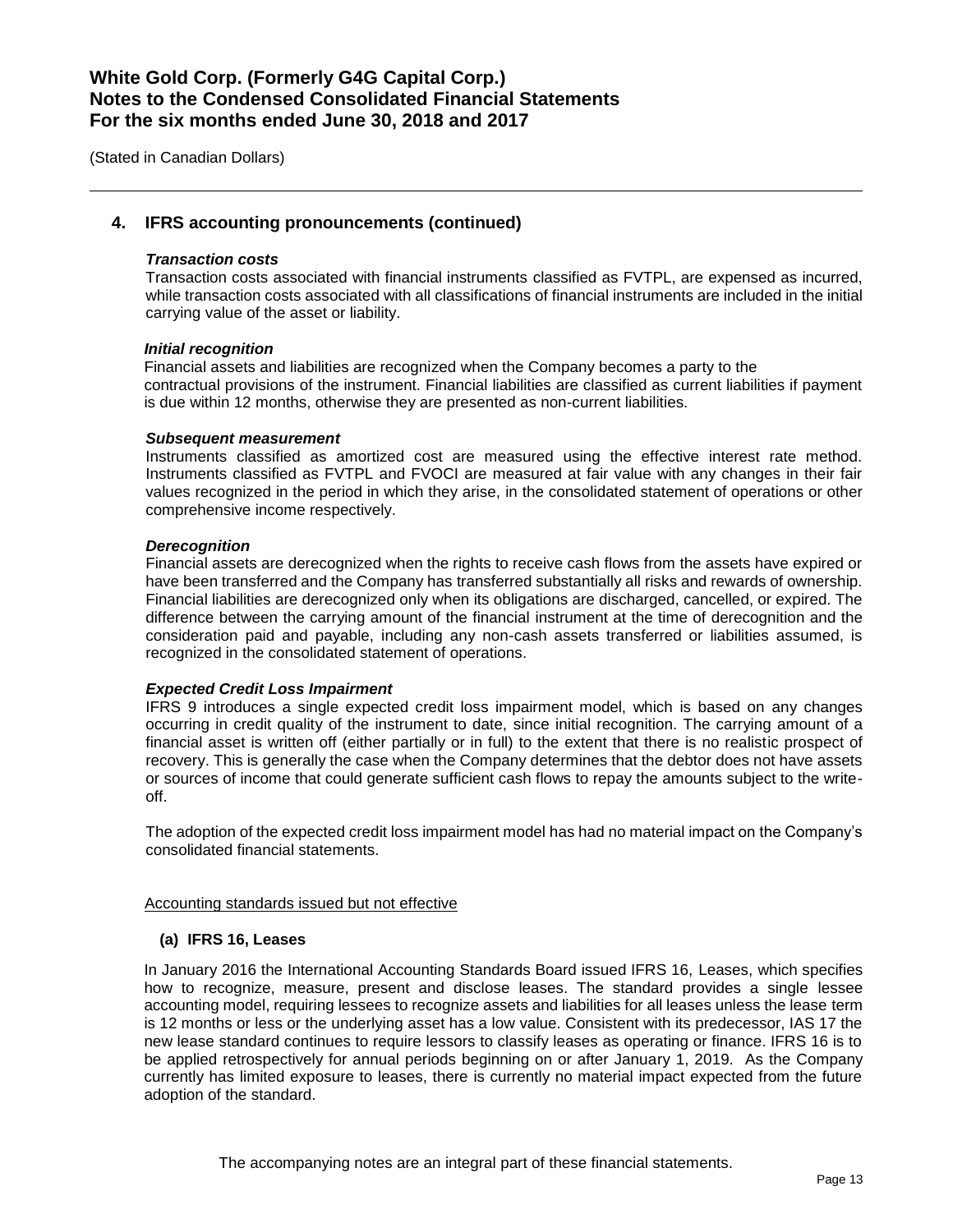(Stated in Canadian Dollars)

### **5. Amounts receivable**

The Company has HST recoverable from the Canadian government through its costs incurred to date. No allowance has been recorded, as the amounts are expected to be fully collectible.

### **6. Exploration and evaluation assets**

|                                  | <b>White Gold</b><br>properties | <b>ARM</b><br>properties | Total            |
|----------------------------------|---------------------------------|--------------------------|------------------|
| Mineral property cost            |                                 |                          |                  |
| Acquisition/Staking/Renewal Cost |                                 | \$<br>20,000             | \$<br>20,000     |
| <b>Exploration expenditures</b>  |                                 |                          |                  |
| Balance as at December 31, 2015  | \$                              | 20,000<br>\$             | \$<br>20,000     |
| Acquisition/Staking/Renewal Cost | 11,395,720                      |                          | 11,395,720       |
| <b>Exploration expenditures</b>  | 1,252,080                       |                          | 1,252,080        |
| Balance as at December 31, 2016  | \$12,647,800                    | 20,000<br>\$             | \$12,667,800     |
| Acquisition/Staking/Renewal Cost | 54,755,449                      |                          | 54,755,449       |
| <b>Exploration expenditures</b>  | 10,285,807                      |                          | 10,285,807       |
| Impairment                       |                                 | (20,000)                 | (20,000)         |
| Balance as at December 31, 2017  | \$77,689,056                    | \$                       | 77,689,056<br>\$ |
| Acquisition/Staking/Renewal Cost | 88,777                          |                          | 88,777           |
| <b>Exploration expenditures</b>  | 2,164,212                       |                          | 2,164,212<br>\$  |
| Balance as at June 30, 2018      | \$79,942,045                    | \$                       | \$79,942,045     |

#### White Gold Properties (Yukon)

#### Ryan Option

On October 27, 2016, the Company entered into an agreement granting it the option (the "Option") to purchase 21 properties (the "Properties"), comprising approximately 12,301 quartz claims (the "Claims") located in the White Gold District from Shawn Ryan and Wildwood Exploration Inc., a corporation wholly owned by Mr. Ryan, a director and officer of the Company ("Wildwood"). The Claims are grouped in six project areas covering various prospective geological terrain in the White Gold District. The Properties represent all of Mr. Ryan's precious metal interests located in the White Gold District that are not in a current joint venture with third parties.

On December 13, 2016 White Gold Corp. completed the exercise of its option and acquired the claims across the 21 properties. Specifically, on October 28, 2016 the Company issued 1,000,000 shares (at fair value of \$0.71 per share) and paid cash of \$500,000 and on December 13, 2016 the Company issued 6,000,000 shares (at fair value of \$1.14 per share) and paid cash of \$3,000,000 and the company reimbursed \$40,000 for staking costs, completing the option payment requirements.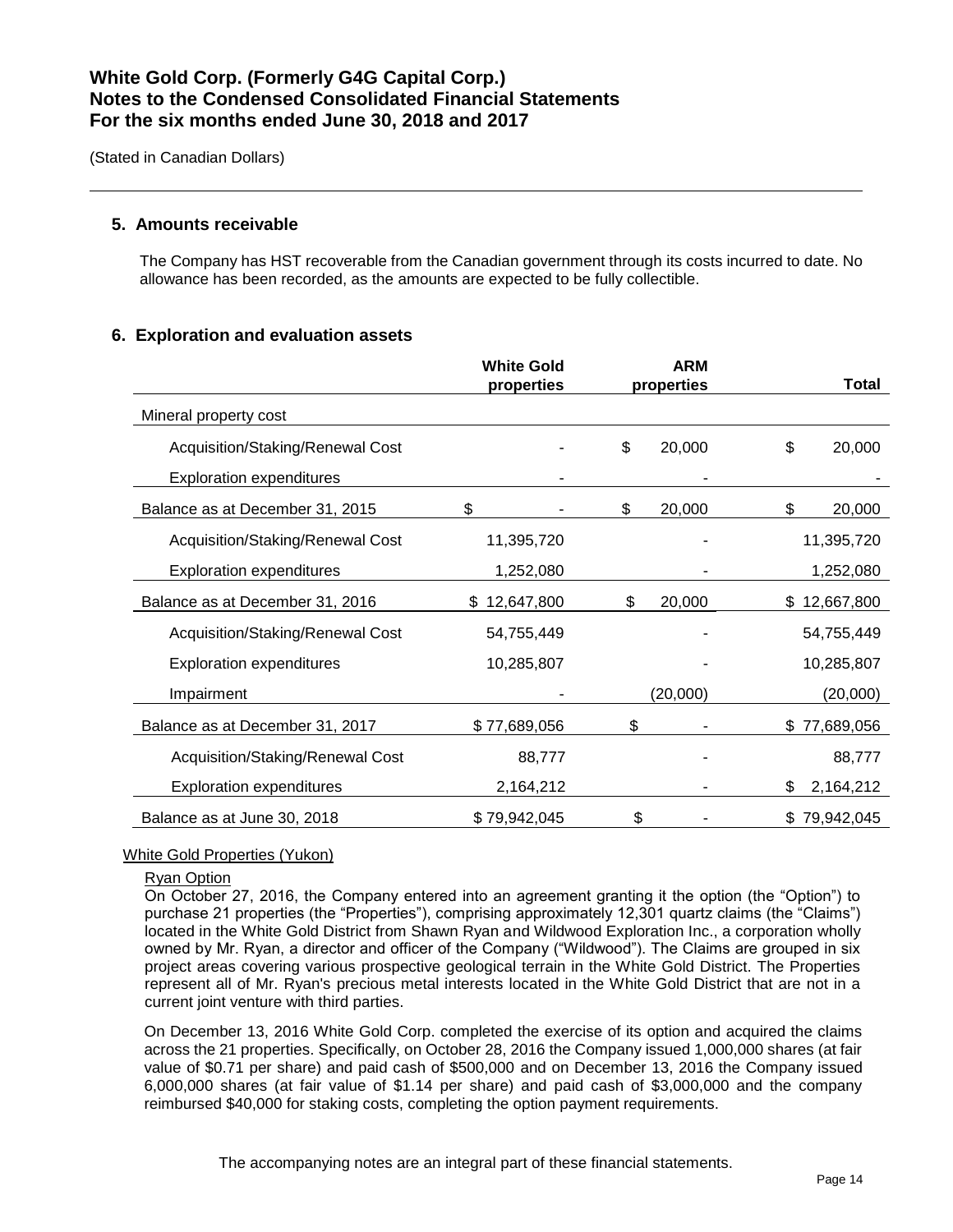(Stated in Canadian Dollars)

## **6. Exploration and evaluation assets (continued)**

An additional legal expenditure of \$10,560 has also been capitalized as acquisition costs directly related to acquisition of these properties.

The Properties are subject to a 2% net smelter royalty ("NSR") which will also be payable on each quartz claim staked by the Company (or any subsidiary or affiliate) in a specified area of influence during the fiveyear period following October 27, 2016, of which 1% will be payable to Mr. Ryan and 1% is payable to a related party.

#### Kinross acquisition

On June 14, 2017 the Company successfully completed the acquisition of entities holding the White Gold, Black Fox, JP Ross, Yellow, and Battle properties (the "White Gold Properties") from Kinross Gold Corporation ("Kinross") for \$10 million in cash, the issuance to Kinross of 17.5 million common shares of the Company (at the value of \$ 2.10 per share) and up to \$15 million in deferred milestone payments specifically related to the advancement of the White Gold Properties (the "Acquisition"). Total expenditures of \$1,032,756, which includes legal fees, due diligence fee and financial advisory fees, has also been capitalized as acquisition costs directly related to acquisition of these properties.

The acquisition of the entities holding the White Gold Properties does not constitute a business combination because these entities do not meet the definition of a business under IFRS 3 *Business Combination*. As a result, under IFRS, the transaction is being measured at cash paid and the fair value of equity consideration issued to acquire these entities.

The value of net identified assets of these entities acquired in the acquisition is set out as follows:

| White Gold Properties<br>Trade and other payables | 46,749,995<br>(89,096) |
|---------------------------------------------------|------------------------|
| Net identifiable assets acquired                  | 46,660,899             |
|                                                   |                        |
| Consideration                                     | 46,660,899             |
| Net identifiable assets acquired                  | 46,660,899             |
| Unidentifiable assets acquired                    |                        |

Key estimates on the valuation of the Kinross "White Gold Properties" ("Former Kinross Properties") were made using discounted cash flow model of the contingent consideration and advance royalty including a discount rate of 25% for the \$15 million in deferred milestone payments and 25% discount rate for advance royalty payments. The milestone payments are estimated to commence in 2020 with production starting in 2025. The amounts included as part of the asset acquisition noted above are \$6,242,582 & \$383,003 for the milestone payments and advance royalty, respectively.

Certain of the Former Kinross Properties, consolidated into The White Gold Properties (Yukon), are subject to two annual advance royalty payments in the amount of \$100,000 and \$30,000, respectively, that are payable each year until the commencement of commercial production; these advanced royalty payables will be deducted from the pre-existing net smelter return royalties equal to 4%, 2% and 2%, respectively, each relating to different claims and each subject to different reduction options. The 4% net smelter return royalty can be reduced to 1% by making payments as follows: 1% (from 4% to 3%) by paying \$2,000,000; 1% (from 3% to 2%) by paying \$3,000,000; 1% (from 2% to 1%) by paying \$5,000,000. Furthermore, if either mineral reserves, measured mineral resources or indicated mineral resources are located on certain claims comprising the Former Kinross Properties and are disclosed in an NI 43-101 technical report then the Company will be obligated to pay a royalty equal to \$1.00 per gold ounce (using a cut off of 0.5g/t). Each of these royalties is held by an officer and director of the Company.

The accompanying notes are an integral part of these financial statements.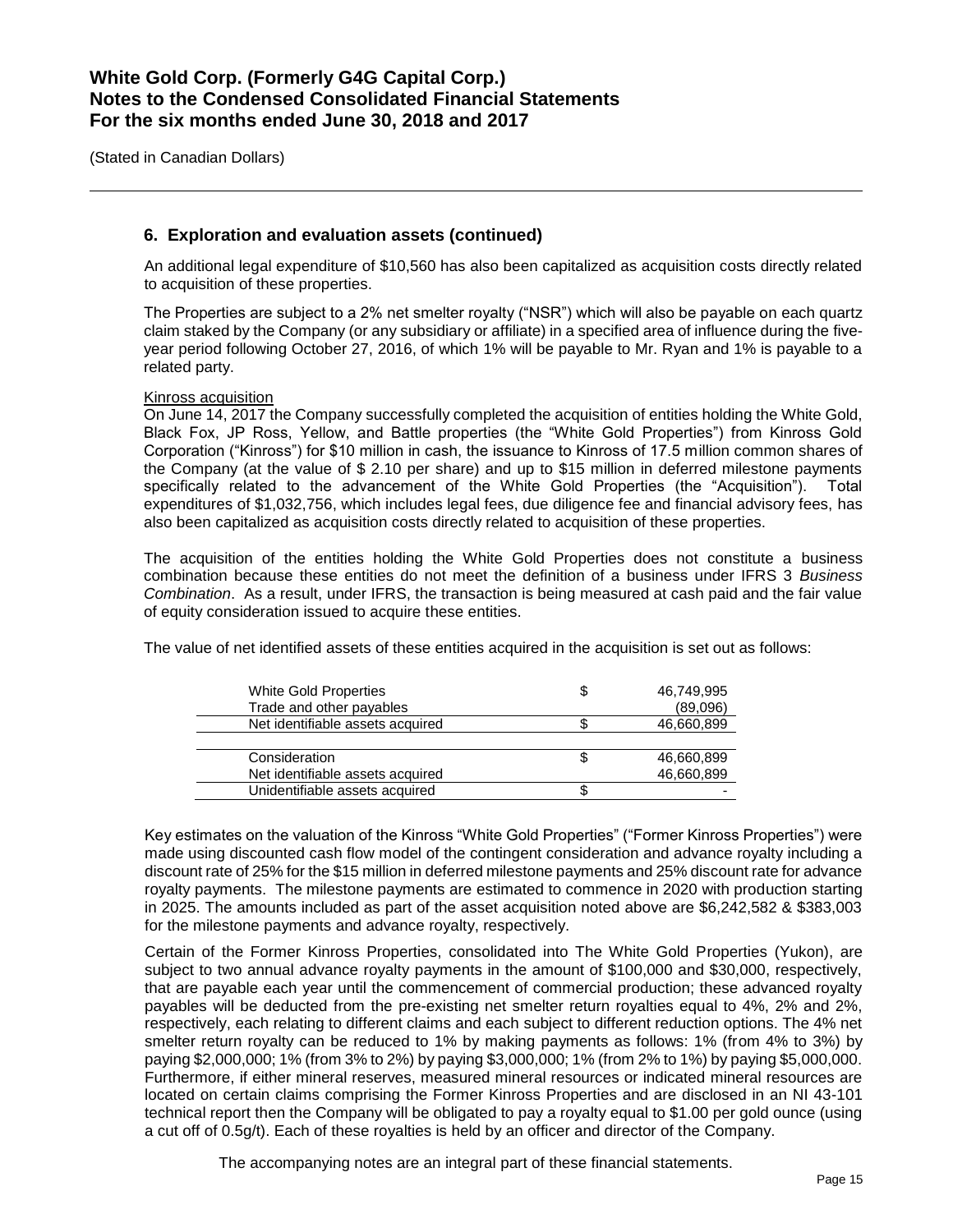(Stated in Canadian Dollars)

### **6. Exploration and evaluation assets (continued)**

As of June 30, 2018, the Company has incurred additional claims renewal expenditures of \$88,777 (\$nil– June 30, 2017) and exploration expenditures on the Properties of \$2,164,212 (\$10,285,807– December 31, 2017).

#### ARM Properties (Yukon)

On February 2, 2015, the Company entered into a definitive earn-in option and joint agreement ("Ryan Gold Agreement") with Ryan Gold Corp ("Ryan Gold"). The Ryan Gold Agreement provides that the Company can earn a 60% right, title and interest in and to the ARM claims ("Ryan Gold Option"), consisting of 544 contiguous mining claims located in the Whitehorse Mining District east of Kluane Lake's Talbot Arm, Yukon (the "ARM Claims"). The Ryan Gold Agreement was eventually assumed by a company called Strikepoint Gold Inc. ("Strikepoint").

During the year ended December 31, 2017, the Company has terminated the Ryan Gold Agreement by making a payment to Strikepoint of CDN\$39,690 with no further obligation.

#### Property bonds

Property bonds are cash deposits pledged to the Province of B.C. The bonds mature and roll over every year until the Company is released from its property bonds.

### **7. Related party transactions**

Compensation of key management consists of the Board of Directors, CEO & President and CFO. Key management compensation which included cash & stock-based compensation, for the quarter ended June 30, 2018 was \$105,620 (\$75,190 – June 30, 2017).

During the six months ended June 30, 2018, the Company also incurred the following related party transactions:

Ground Truth Exploration Inc., Dawson City, YT ("Ground Truth"), designed and managed all exploration work completed by the Company for a total of \$2,751,328 in the six months ended June 30, 2018 (\$3,041,613 – June 30, 2017). Ground Truth is controlled by the spouse of a director of the Company. At June 30, 2018, \$1,902,834 of accounts payable and accrued liabilities was payable to Ground Truth (\$3,000,000 – June 30, 2017). A deposit of \$2,350,000 has also been paid to Ground Truth for work to be performed in 2018, to be applied against future amounts payable (\$nil – June 30, 2017).

\$120,000 in Office, Rent and Administration fees (\$120,000 – June 30, 2017) to a company of which an officer is an officer and director of the Company.

\$60,000 (\$60,000 – June 30, 2017) as compensation for consulting services rendered by a shareholder, who is also the beneficial owner receiving the royalty on the Properties under the original Ryan Option.

The current portion of royalty payment of \$122,351 (\$94,795 – June 30, 2017) on the Former Kinross Properties is payable to an officer and director of the Company.

All related party transactions are in the normal course of operations and have been measured at the agreed to amounts, which is the amount of consideration established and agreed to by the related parties.

Summary of Due to Related Parties as below:

| Current portion of Advance Royalty payable [Note 10]   | 122.351      |
|--------------------------------------------------------|--------------|
| Accounts payable & Accrued liabilities to Ground Truth | \$ 1.902.834 |
| Total                                                  | \$2,025,185  |

The accompanying notes are an integral part of these financial statements.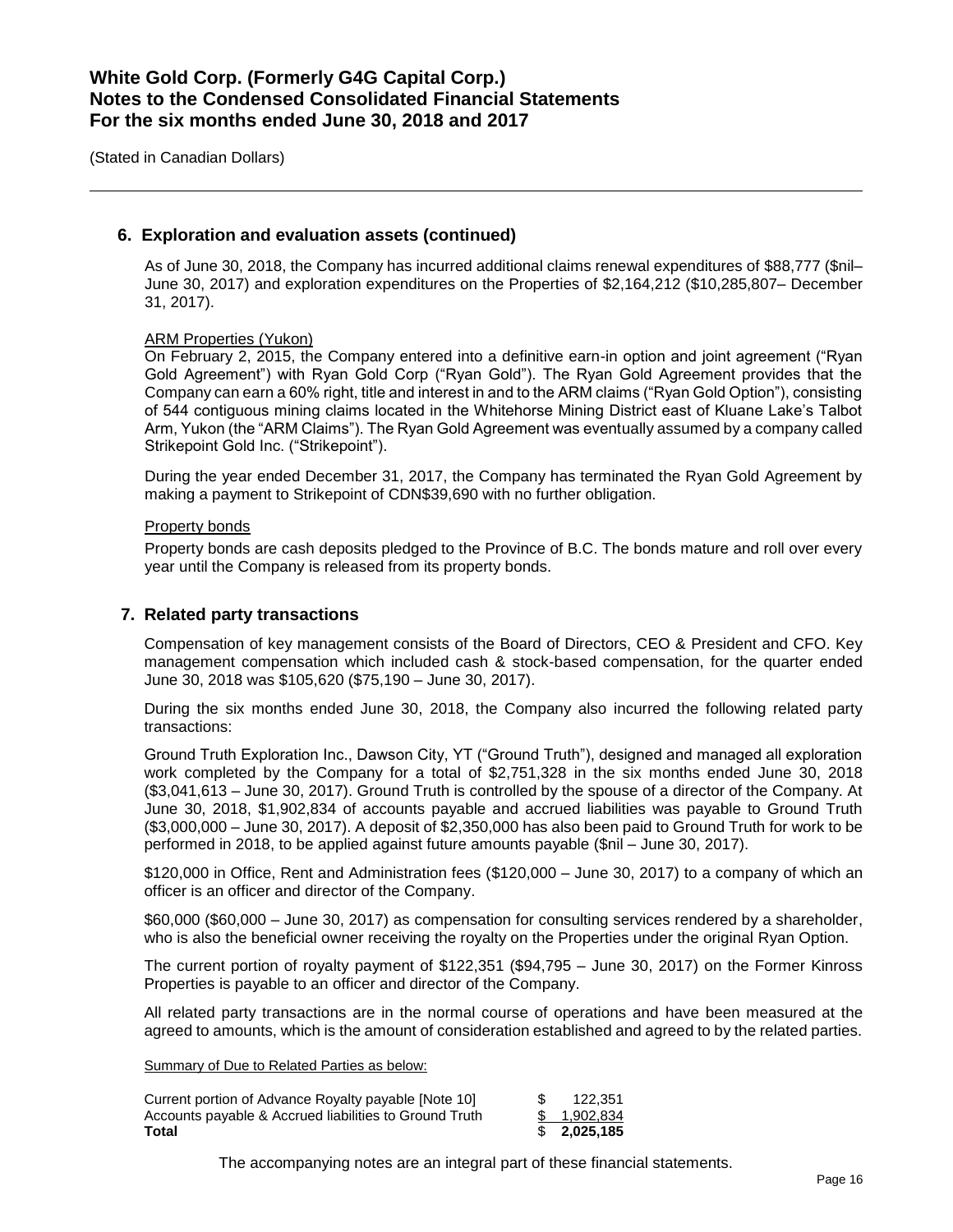(Stated in Canadian Dollars)

## **8. Share capital**

### Authorized share capital At June 30, 2018, the authorized share capital consisted of an unlimited number of common shares without par value.

Common Shares Issued

[a] Commitment to issue common shares to three former directors

The Company is committed to issuing a total of 5,000 common shares to three former directors upon any Alberni and Nanaimo Mining District's mineral property previously owned by the Company being placed into commercial production. This would reimburse these former directors for transferring 5,000 shares owned by them to a third party to satisfy a debt obligation of the Company.

[b] On October 28, 2016, the company closed a private placement of 15,000,000 (8,500,000 flow-through and 6,500,000 non-flow-through) units at \$0.20 per unit with gross proceeds of \$3,000,000. Each unit consists of one common share and one warrant (exercise price of \$0.27 per warrant) exercisable for a period of three years. Share issuance cost of \$40,500 was incurred in relation to this private placement.

[c] On October 28, 2016, the company issued 1,000,000 shares valued at \$0.71 per share to a Director of the company as settlement for White Gold Properties (Yukon).

[di] On December 13, 2016, the company closed a private placement of 15,000,000 shares at \$1.20 per share for gross proceeds of \$18,000,000. 605,000 agent warrants were also issued with an exercise price of \$1.20 per share for a period of two years with fair value of \$458,208. Cash fee of \$751,000 and legal fees of \$81,500 were paid in relation to the private placement. Total share issuance cost of \$1,290,708 was thus incurred with respect to the private placement.

[e] On December 13, 2016 6,000,000 shares valued at \$1.14 per share to a Director of the company as settlement for White Gold Properties (Yukon).

[f] On March 21, 2017, the Company closed a brokered private placement of 5,555,500 Common Shares, issued on a flow-through basis, at a price of \$1.80 per Common Share, for aggregate gross proceeds of approximately \$10.0-million (the "2017 Flow-Through Private Placement"). In connection with the 2017 Flow-Through Private Placement, Agnico Eagle maintained its approximate 19.93% interest in the Company. The Company also issued 305,552 agent warrants with an exercise price of \$1.70 per Common Share for a period of two years from the closing date of the 2017 Flow-Through Private Placement. Cash fee of \$550,000 and legal fees of \$70,000 were paid in relation to the private placement. A flow-through share premium liability of \$1,166,655 was recorded in connection with this private placement.

[g] On June 14, 2017 the Company completed a non-brokered private placement with Agnico Eagle Mines Limited ("Agnico") pursuant to which Agnico, in order to maintain its pro rata ownership interest in the Company, subscribed for 4,356,000 common shares of the Company at a price of \$2.01 per common share, for gross proceeds to the Company of \$8,755,560. Legal fees of \$21,000 were paid in relation to the private placement. Agnico has the right to participate in any future equity offerings by the Company in order to maintain its proportionate interest in the Company and to nominate one person to the board of directors of the Company.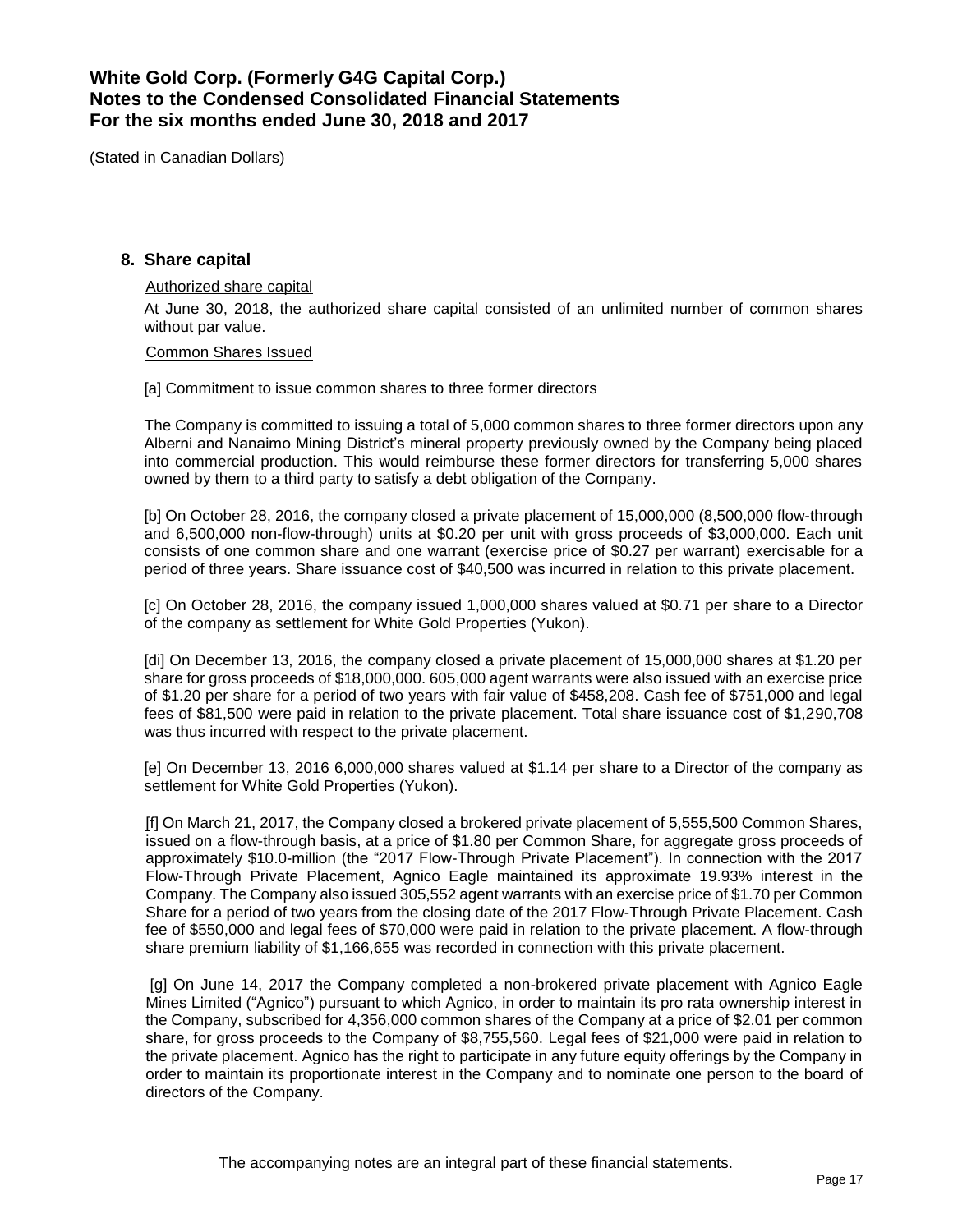(Stated in Canadian Dollars)

### **8. Share Capital (continued)**

[h] On June 14, 2017 the Company issued 17.5 million common shares at a fair value price of \$2.10 per share to Kinross Gold Corporation as partial consideration for the acquisition of entities holding the White Gold,Black Fox, JP Ross, Yellow, and Battle properties (the "White Gold Properties"). Kinross has the right to participate in any future equity offerings by the Company in order to maintain its proportionate interest in the Company and to nominate one person to the board of directors of the Company.

[i] During the year ended December 31, 2017, 253,125 common shares were issued from warrants exercised at \$0.27 per common shares with fair value of \$17,683 being reallocated from contributed surplus to share capital.

[j] During the three-month period ended March 31, 2018, 131,250 common shares were issued from warrants exercised at \$0.27 per common shares.

[k] During the three-month period ended June 30, 2018, 46,875 common shares were issued from warrants exercised at \$0.27 per common shares.

#### Loss per share

Basic loss per share is computed using the weighted average number of common shares outstanding during the period. The treasury stock method is used for the calculation of diluted loss per share. Stock options and warrants are dilutive when the average market price of the common shares during the period exceeds the exercise price of the options and warrants.

As the Company has recorded a loss in each of the periods presented, basic and diluted loss per share are the same since the exercise of warrants or options is anti-dilutive.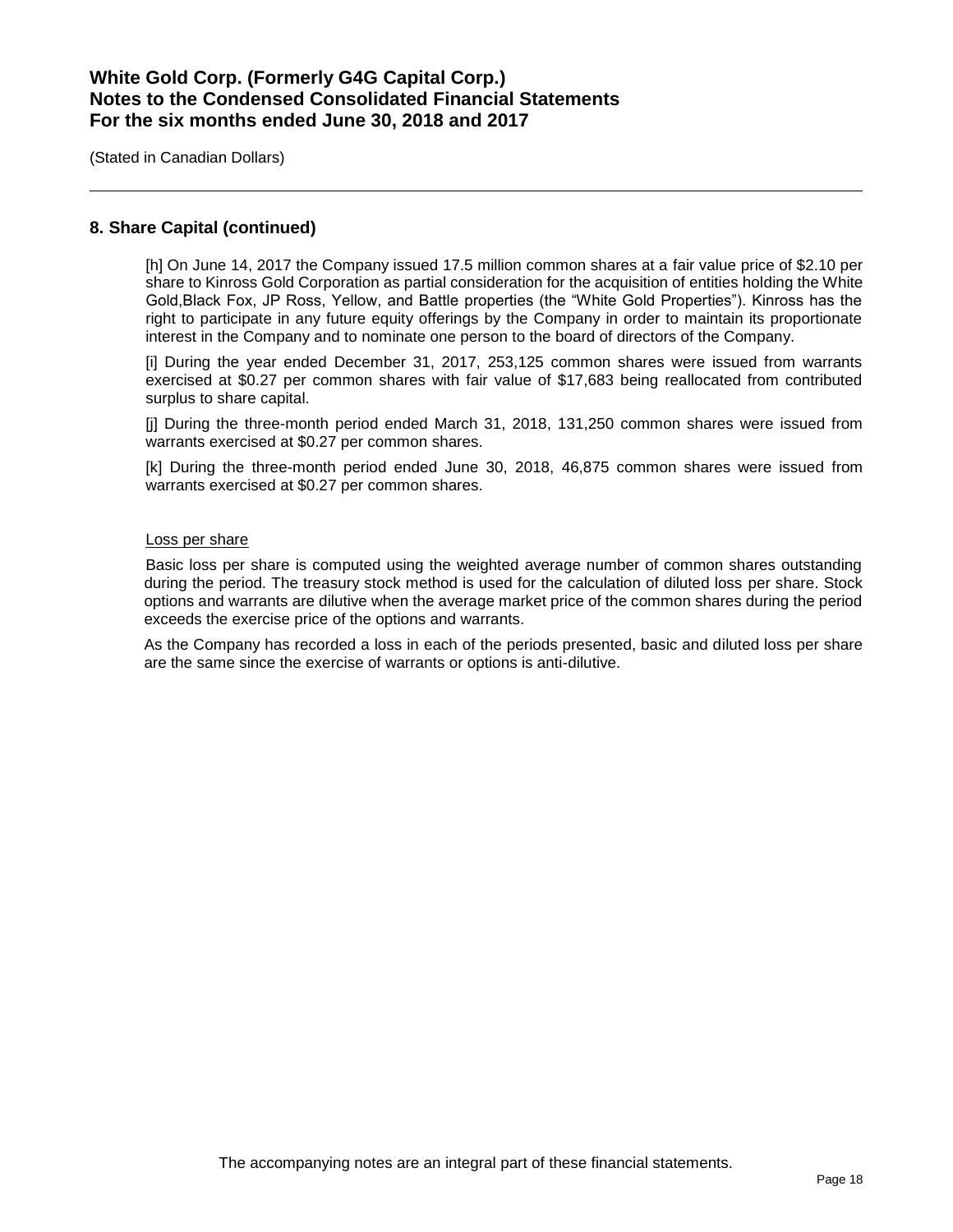(Stated in Canadian Dollars)

## **9. Share Based Payments**

#### Stock Options

The Company has a stock option plan whereby it may grant options to its directors, officers and employees at exercise prices determined by the Board. On September 27, 2016, the company issued a total of 2,370,000 options to purchase common shares of the Company and granted them to directors, officers, employees and consultants at an exercise price of \$0.40 per share, expiring on September 27, 2021. 25% of these options vest one year after the date of grant and 25% of the grant on each of the following oneyear anniversaries.

Total share-based compensation of \$66,581 was accrued for using graded vesting method and was charged to the statement of operations and comprehensive loss for the three months ended June 30, 2018 (\$66,580 – June 30, 2017). The accrual was measured using the fair value of options calculated as below:

The following table summarizes the continuity of the Company's stock options at June 30, 2018:

|                      | Outstanding                       | <b>Exercisable</b>                                       |                                       |                                   |                                       |
|----------------------|-----------------------------------|----------------------------------------------------------|---------------------------------------|-----------------------------------|---------------------------------------|
| Exercise price<br>\$ | Number of<br><b>Share Options</b> | Weighted<br>average<br>remaining<br>contractual<br>vears | Weighted<br>average<br>exercise price | Number of<br><b>Share Options</b> | Weighted<br>average<br>exercise price |
| \$0.40               | 2,370,000                         | 3.25                                                     | \$0.40                                | 1,185,000                         | 0.40<br>\$.                           |

The fair value of these options was estimated using the Black-Scholes model on the date of measurement. The model requires the use of assumptions, and historical data has been used in setting these assumptions. The options were valued at \$832,380 using the following assumptions at the issuance date:

| <b>Issue</b>       | Number of<br>Options | Exercise<br>price<br>(\$) | Market<br>price at<br><b>ISSUE</b><br>$($ \$) | Expected<br>Volatility<br>$(%)$ *[1] | Risk-free<br>interest<br>rate<br>(%) | Expected<br>life<br>'Years) | Expected<br>Forfeiture<br>$\frac{1}{2}$ | Dividend<br>vield<br>(9/0) | Fair value of<br>Options<br>$($ \$ |
|--------------------|----------------------|---------------------------|-----------------------------------------------|--------------------------------------|--------------------------------------|-----------------------------|-----------------------------------------|----------------------------|------------------------------------|
| September 27, 2016 | 2.370.000            | 0.40                      | 0.40                                          | 138                                  | 0.53                                 | 5.00                        | $\overline{\phantom{0}}$                | $\overline{\phantom{0}}$   | 832,380                            |

*\*[1]* Based on historical volatility of the Company's publicly traded shares.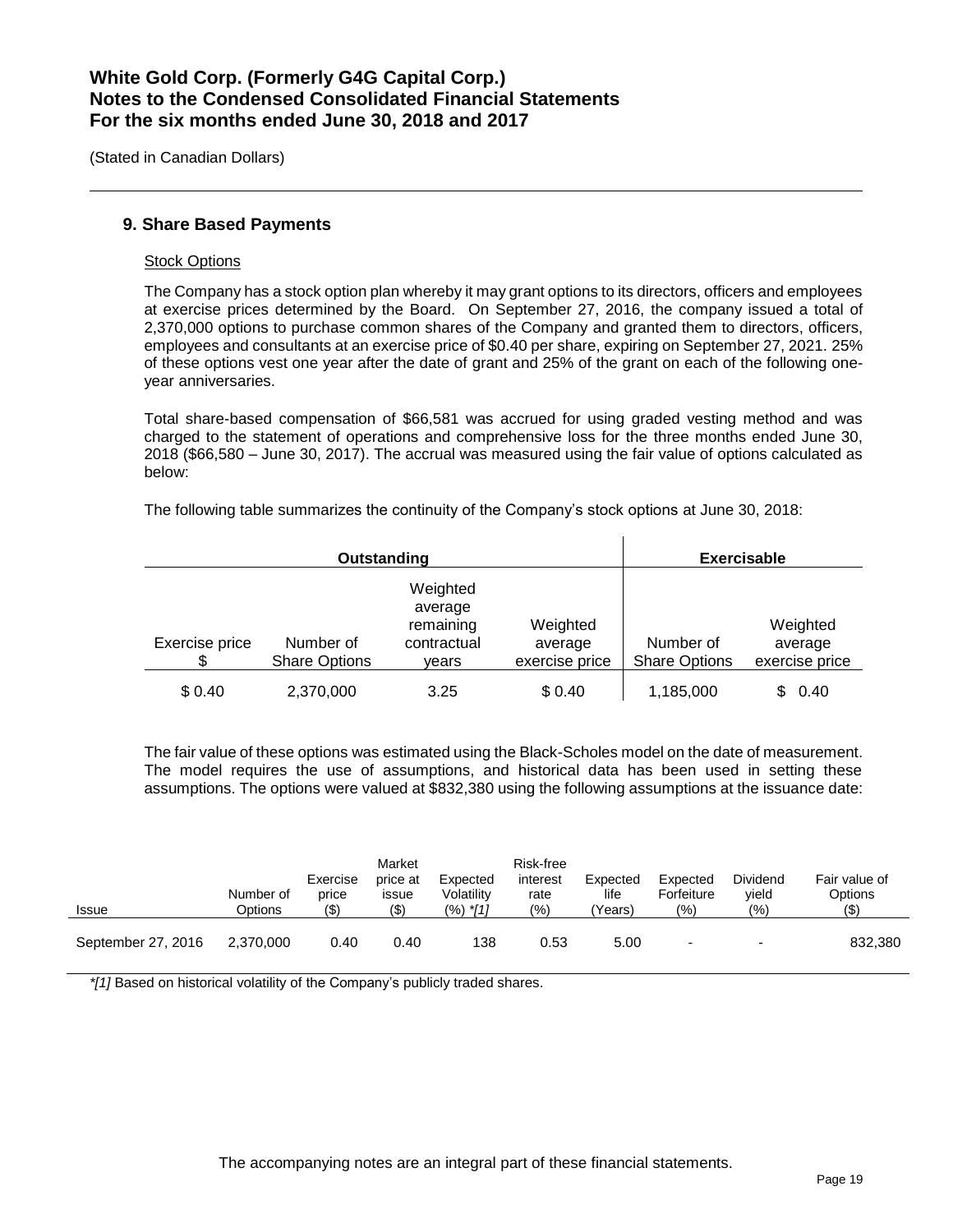(Stated in Canadian Dollars)

## **9. Share Based Payments (continued)**

Warrants and Agent Warrants

|                                    | Number of<br>Warrants | Average<br>Exercise<br>price | Fair Value     | <b>Expiry Date</b> |
|------------------------------------|-----------------------|------------------------------|----------------|--------------------|
| Balance at December 31, 2015       |                       |                              |                |                    |
| Private placement October 27, 2016 | 15,000,000            | \$0.27                       | \$1,407,890    | October 27, 2019   |
| Agent warrants December 13, 2016   | 605,000               | \$1.20                       | 458,208<br>\$  | December 13, 2018  |
| Balance at December 31, 2016       | 15,605,000            | \$0.31                       | \$1,866,098    |                    |
| Agent warrants March 21, 2017      | 305,552               | \$1.70                       | 325,506<br>\$  | March 21, 2019     |
| Warrants exercised                 | (253, 125)            | \$0.27                       | (\$<br>17,683) |                    |
| Balance at December 31, 2017       | 15,657,427            | \$0.33                       | \$2,173,921    |                    |
| Warrants exercised                 | (178, 125)            | \$0.27                       | (\$<br>28,957) |                    |
| Balance at June 30, 2018           | 15,479,302            | \$0.33                       | \$2,144,964    |                    |

The fair value of the warrants and agent warrants were estimated on the date of issuance. The Black Scholes assumptions are as follows at the measurement date:

| <b>Issue</b>                                      | Number of<br>Warrants | Exercise<br>price<br>$($ \$) | Market<br>price at<br>issue<br>(3) | Expected<br>Volatility<br>$(%)$ *[1] | Risk-free<br>interest<br>rate<br>$(\% )$ | Expected<br>life<br>(Years) | Expected<br>Forfeiture<br>(9/6) | <b>Dividend</b><br>vield<br>(%) | Fair value of<br>warrants<br>(3) |
|---------------------------------------------------|-----------------------|------------------------------|------------------------------------|--------------------------------------|------------------------------------------|-----------------------------|---------------------------------|---------------------------------|----------------------------------|
| <b>Private Placement</b><br>October 27, 2016 */2] | 15.000.000            | 0.27                         | 0.92                               | 138                                  | 0.75                                     | 3.00                        | $\overline{\phantom{a}}$        |                                 | 1,407,890                        |
| <b>Agent Warrants</b><br>December 13, 2016        | 605.000               | 1.20                         | 1.14                               | 138                                  | 0.75                                     | 2.00                        | $\overline{\phantom{a}}$        | $\overline{\phantom{0}}$        | 458,208                          |
| <b>Agent Warrants</b><br>March 21, 2017           | 305,522               | 1.70                         | 1.59                               | 140                                  | 0.72                                     | 2.00                        | $\overline{\phantom{a}}$        |                                 | 325,056                          |

*\*[1]* Based on historical volatility of the Company's publicly traded shares.

*\*[2]* As the warrants were issued as part of the unit offering, the fair value was prorated between shares and warrants, using relative fair values.

The accompanying notes are an integral part of these financial statements.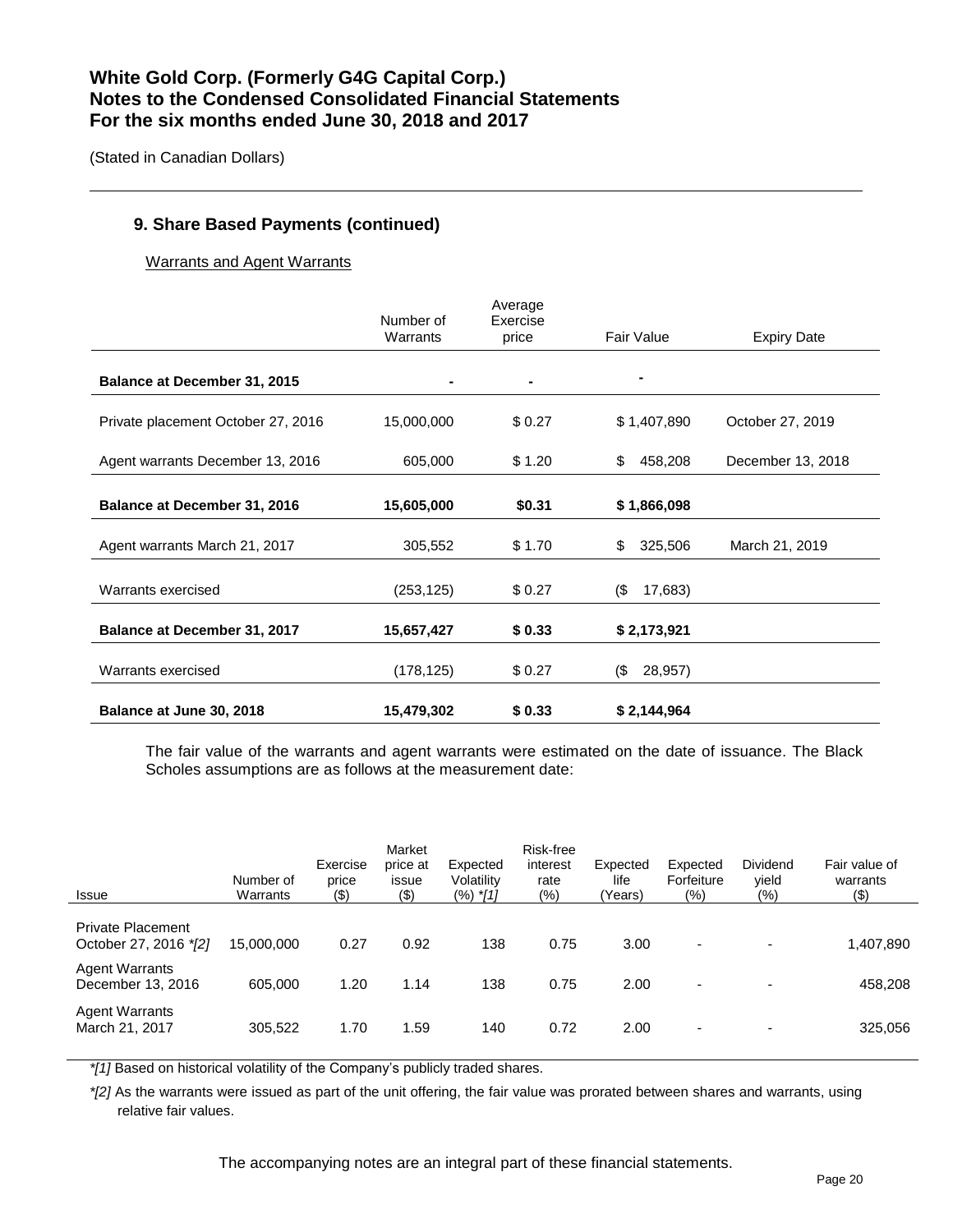(Stated in Canadian Dollars)

### **10. Contingent liability & advance royalty**

Key estimates on the valuation of the Kinross "White Gold Properties" contingent consideration was made using a discounted cash flow model, including a discount rate of 25% for the \$15 million in deferred milestone payments and a 25% discount rate for advance royalty payments. The terms of the deferred payments are summarized as follows:

Milestone 1: Payable upon announcement of a Preliminary Economic Assessment; Milestone 2: Payable upon announcement of a Feasibility Study on the requisite properties; and Milestone 3: Payable upon announcement of a positive construction decision.

#### **Contingent Liability**

|             | <b>Estimated</b><br>commencement | <b>Gross</b>                | <b>Fair Value as at</b><br>June 30, 2018 |
|-------------|----------------------------------|-----------------------------|------------------------------------------|
| Milestone 1 | Year 2020                        | \$5,000,000                 | \$2,891,185                              |
| Milestone 2 | Year 2021                        | \$5,000,000                 | \$2,312,948                              |
| Milestone 3 | Year 2022                        | \$5,000,000                 | \$1,850,358                              |
|             |                                  | <b>Contingent liability</b> | \$7,054,491                              |

#### **Advance Royalty**

|                                                                  | Est.<br>Remaining<br>payment<br>period | Remaining<br><b>Gross</b><br><b>Payments</b> | <b>Period</b><br>Opening<br><b>Balance</b> | <b>Period</b><br><b>Accretion</b><br><b>Expense</b> | Carrying<br>Value | <b>Current</b><br><b>Portion</b> | Long-<br>term<br><b>Portion</b> |
|------------------------------------------------------------------|----------------------------------------|----------------------------------------------|--------------------------------------------|-----------------------------------------------------|-------------------|----------------------------------|---------------------------------|
| <b>Advance Royalty</b><br>$-$ \$30,000<br><b>Advance Royalty</b> | 2018-2024                              | \$210,000                                    | \$107.065                                  | \$5.927                                             | \$112.992         | \$29,708                         | \$83,284                        |
| $-$ \$100,000                                                    | 2018-2024                              | \$700,000                                    | \$343.234                                  | \$19.759                                            | \$362,993         | \$92,643                         | \$270,351                       |
| <b>Total</b>                                                     |                                        |                                              | \$450,299                                  | \$25,686                                            | \$475.985         | \$122,351                        | \$353,635                       |

| <b>Total Contingent Liability &amp; Long-term Advance Royalty</b> | \$7,408,125 |
|-------------------------------------------------------------------|-------------|
|-------------------------------------------------------------------|-------------|

### **11. Segmented information**

The Company conducts all of its operations in Canada in one industry segment being the acquisition, exploration and development of resource properties.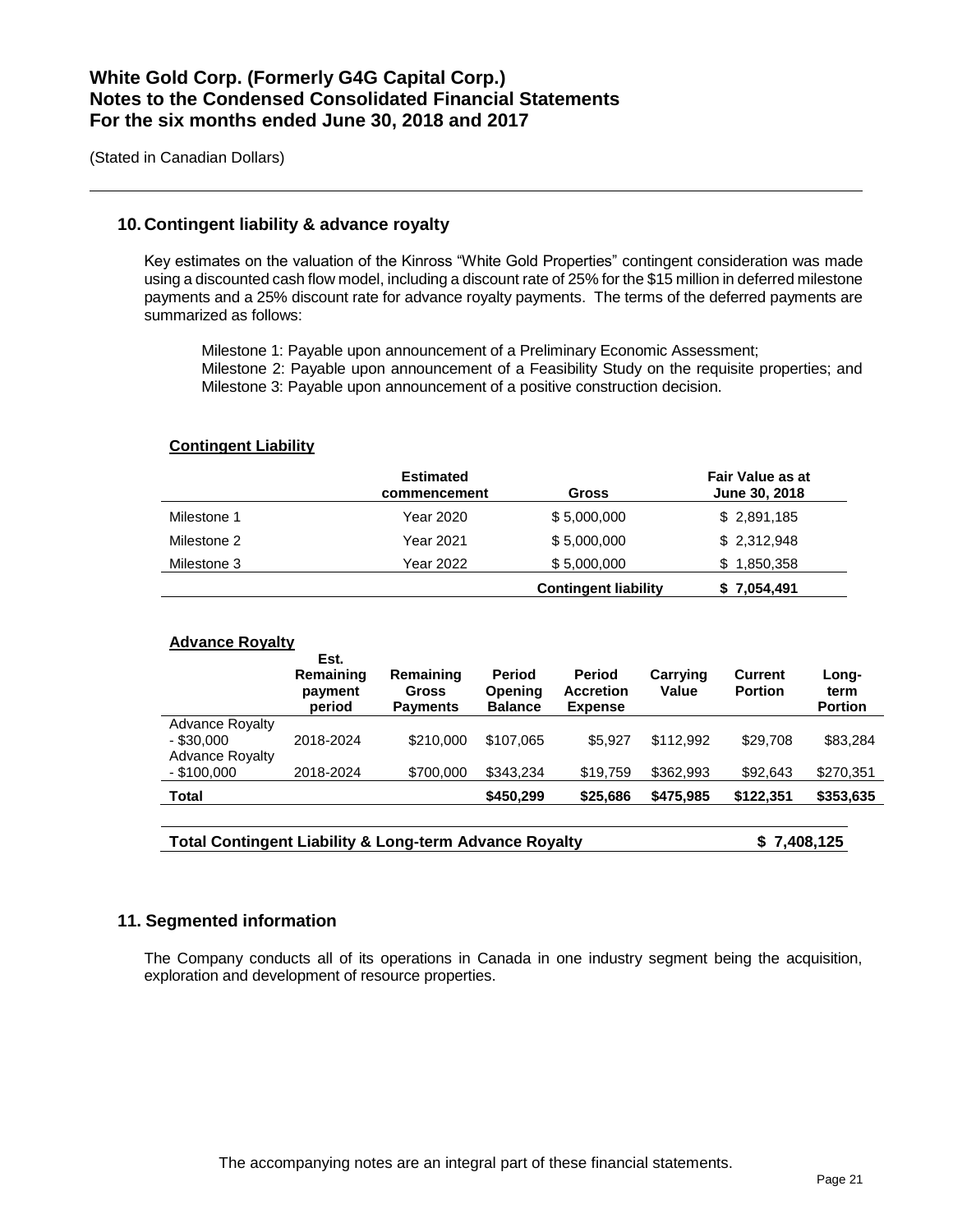(Stated in Canadian Dollars)

### **12. Capital management**

The Company manages its capital structure and adjusts it, based on the funds available to the Company, in order to support the acquisition, exploration and development of mineral properties. The Board of Directors does not establish quantitative return on capital criteria for management, but rather relies on the expertise of the Company's management to sustain future development of the business.

The properties in which the Company currently has an interest are in the exploration stage; as such the Company is dependent on external financing to fund its activities. In order to carry out the planned exploration and pay for administrative costs, the Company will spend its existing working capital and raise additional amounts as needed. The Company will continue to assess new properties and seek to acquire an interest in additional properties if it feels there is sufficient geologic or economic potential and if it has adequate financial resources to do so.

In connection with the 2017 private placement, a flow-through share premium liability of \$1,166,655 was initially recognized. As of June 30, 2018, the remaining premium liability resulted from un-spent exploration expenditures was \$52,466 and in the corresponding six-month period a deferred income tax recovery of \$262,531 was recognized in the statement of operations.

Management reviews its capital management approach on an ongoing basis and believes that this approach, given the relative size of the Company, is reasonable.

There were no changes in the Company's approach to capital management during the three months ended June 30, 2018.

#### **13. Financial Instruments**

The Company's financial assets consist of cash and cash equivalents and property bonds in the form of GICs. The Company's financial liabilities consist due to related parties, contingent liability and advance royalty, accounts payable and accrued liabilities. Amounts (HST) receivable are not a financial instrument as they are a statutory and not a contractual right.

Amounts receivable, due to related parties, accounts payable and accrued liabilities are classified as measured at amortized cost.

Cash and cash equivalents, property bonds in the form of GICs, contingent liability and advance royalty are classified as fair value through profit or loss. These instruments are carried at fair value, with the changes in the fair value recognized in the consolidated statement of operations in the period they arise.

The fair values of the Company's cash and cash equivalents, amounts receivable, property bonds held in form of GICs, due to related parties, accounts payables and accrued liabilities approximate their carrying values due to the short-term maturity of these instruments.

#### Fair Value Measurement

The Company classified the fair value of the financial instruments according to the following fair value hierarchy based on the amount of observable inputs used to value the instruments: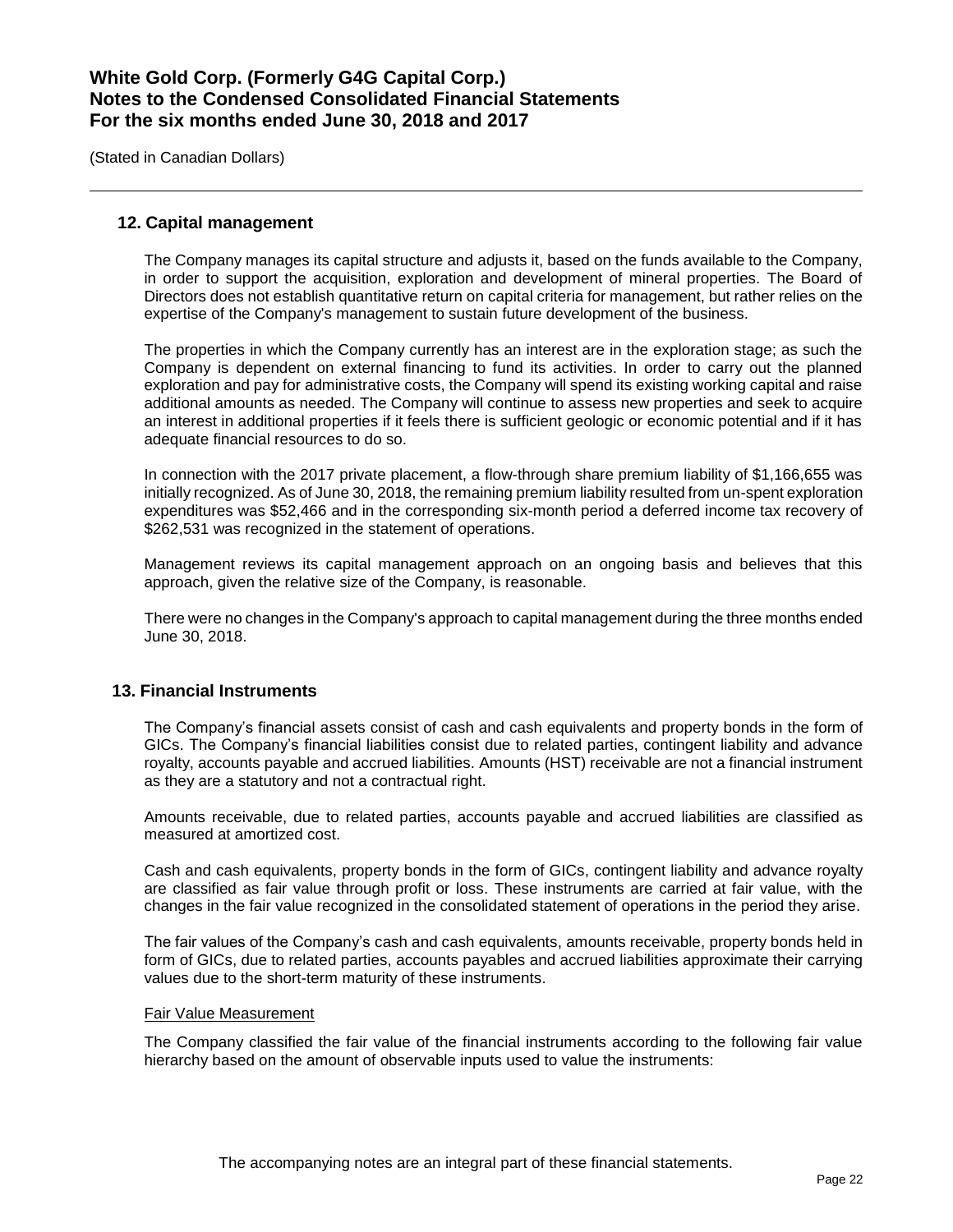(Stated in Canadian Dollars)

Level 1 – quoted prices in active markets for identical assets or liabilities.

Level 2 – inputs other than quoted prices included in Level 1 that are observable for the asset or liability, either directly (i.e.: as prices) or indirectly (i.e.: derived from prices).

Level 3 – inputs for the asset or liability that are not based on observable market data.

At June 30, 2018 the levels in the fair value hierarchy into which the Company's financial instruments measured and recognized in the balance sheet at fair value are categorized are as follows:

|                         | Level 1     |
|-------------------------|-------------|
| Cash & cash equivalents | \$5.693.850 |
| Property bonds in GICs  | \$20.122    |

### Financial Instrument Risk Exposure

The Company is exposed in varying degrees to a variety of financial instrument related risks. The Board of Directors has overall responsibility for the establishment and oversight of the Company's risk management framework, approving and monitoring the risk management processes.

The Company's financial instruments are exposed to certain financial risks, including credit risk, liquidity risk, interest risk and commodity price risk.

## **(a) Credit risk**

Credit risk is the risk of an unexpected loss if the other party to a financial instrument fails to meet contractual obligations. The Company manages this risk as cash and cash equivalents are held in a major Canadian financial institution. The Company does not have any asset-backed commercial paper in its cash and cash equivalents.

## **(b) Liquidity risk**

Liquidity risk is the risk that the Company will not be able to meet its financial obligations as they fall due. The Company manages liquidity risk through the management of its capital structure. Accounts payable and accrued liabilities are due within the current operating period.

#### **(c) Interest rate risk**

Interest rate risk is the risk that the fair value or future cash flows of a financial instrument will fluctuate because of changes in market interest rates. The risk that the Company will realize a loss a decline in the fair value of the cash and cash equivalents is limited because they are generally held to maturity.

#### **(d) Commodity price risk**

The ability of the Company to develop its mineral properties and the future profitability of the Company are directly related to the market price of its related commodity. The Company has not hedged any of its future related commodity sales. The Company closely monitors the price of its related commodity and its related cost of production to determine the appropriate course of action to be taken by the Company.